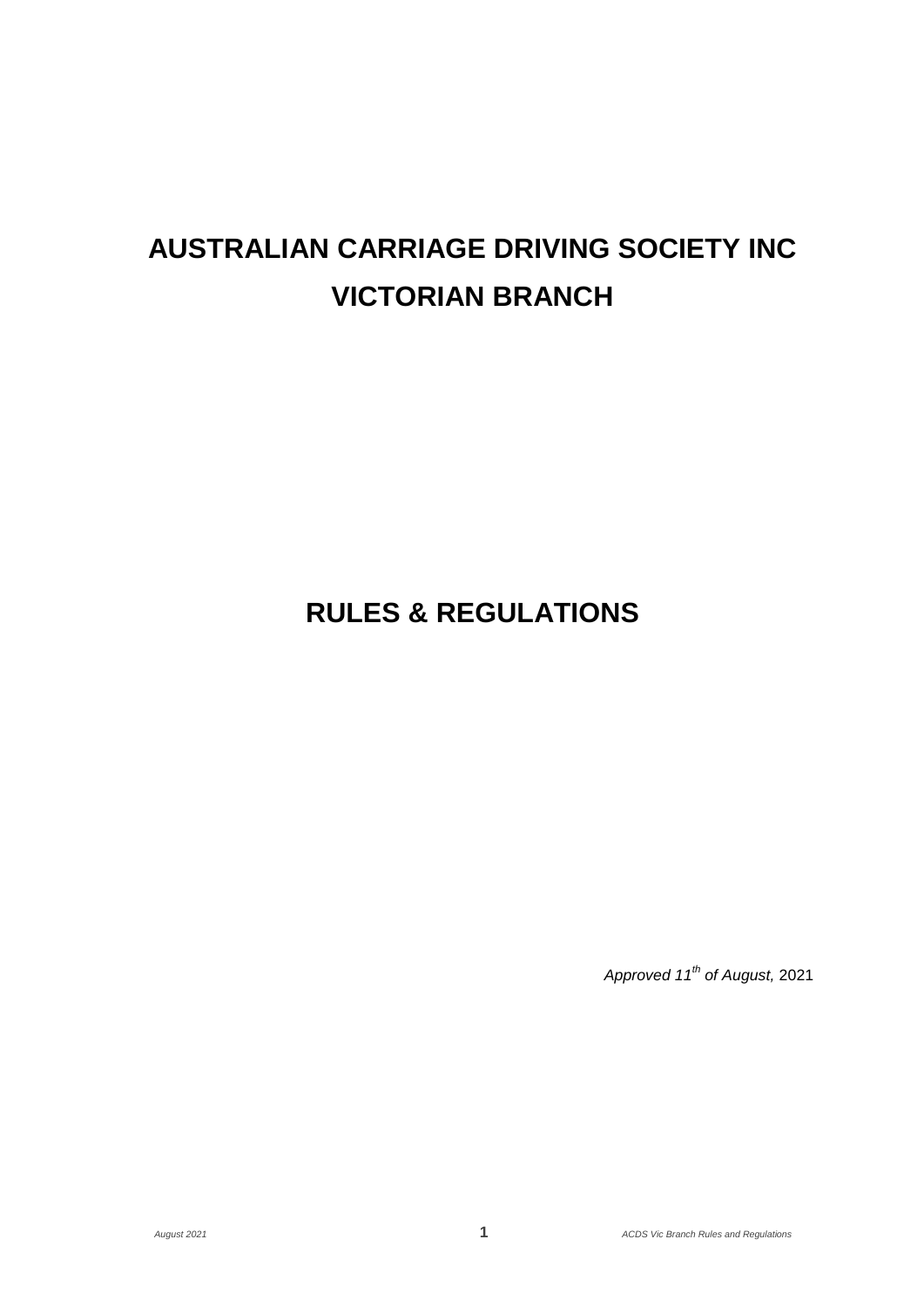# THE AUSTRALIAN CARRIAGE DRIVING SOCIETY INC.

# **VICTORIAN BRANCH**

# **RULES**

# **Table of Contents**

| $1_{-}$        |                                                                       |  |
|----------------|-----------------------------------------------------------------------|--|
|                |                                                                       |  |
| 2.             |                                                                       |  |
|                |                                                                       |  |
| 3.             |                                                                       |  |
| $\mathbf{4}$ . |                                                                       |  |
| 5.             |                                                                       |  |
| 6.             |                                                                       |  |
| 7.             |                                                                       |  |
| 8.             |                                                                       |  |
| 9.             |                                                                       |  |
| 10.            |                                                                       |  |
| 11.            |                                                                       |  |
| 12.            |                                                                       |  |
| 13.            |                                                                       |  |
| 14.            |                                                                       |  |
|                |                                                                       |  |
| 15.            |                                                                       |  |
| 16.            |                                                                       |  |
| 17.            |                                                                       |  |
| 18.            |                                                                       |  |
| 19.            |                                                                       |  |
| 20.            |                                                                       |  |
| 21.            |                                                                       |  |
| 22.            |                                                                       |  |
| 23.            |                                                                       |  |
| 24.            |                                                                       |  |
| 25.            | <b>EXECUTIVE COMMITTEE.</b>                                           |  |
| 26.            |                                                                       |  |
|                |                                                                       |  |
| 27.            |                                                                       |  |
| 28.            |                                                                       |  |
| 29.            |                                                                       |  |
| 30.            | ANNUAL GENERAL MEETING OR GENERAL MEETINGS - PROCEDURE AND QUORUM  19 |  |
| 31.            |                                                                       |  |
| 32.            |                                                                       |  |
| 33.            |                                                                       |  |
| 34.            |                                                                       |  |
| 35.            |                                                                       |  |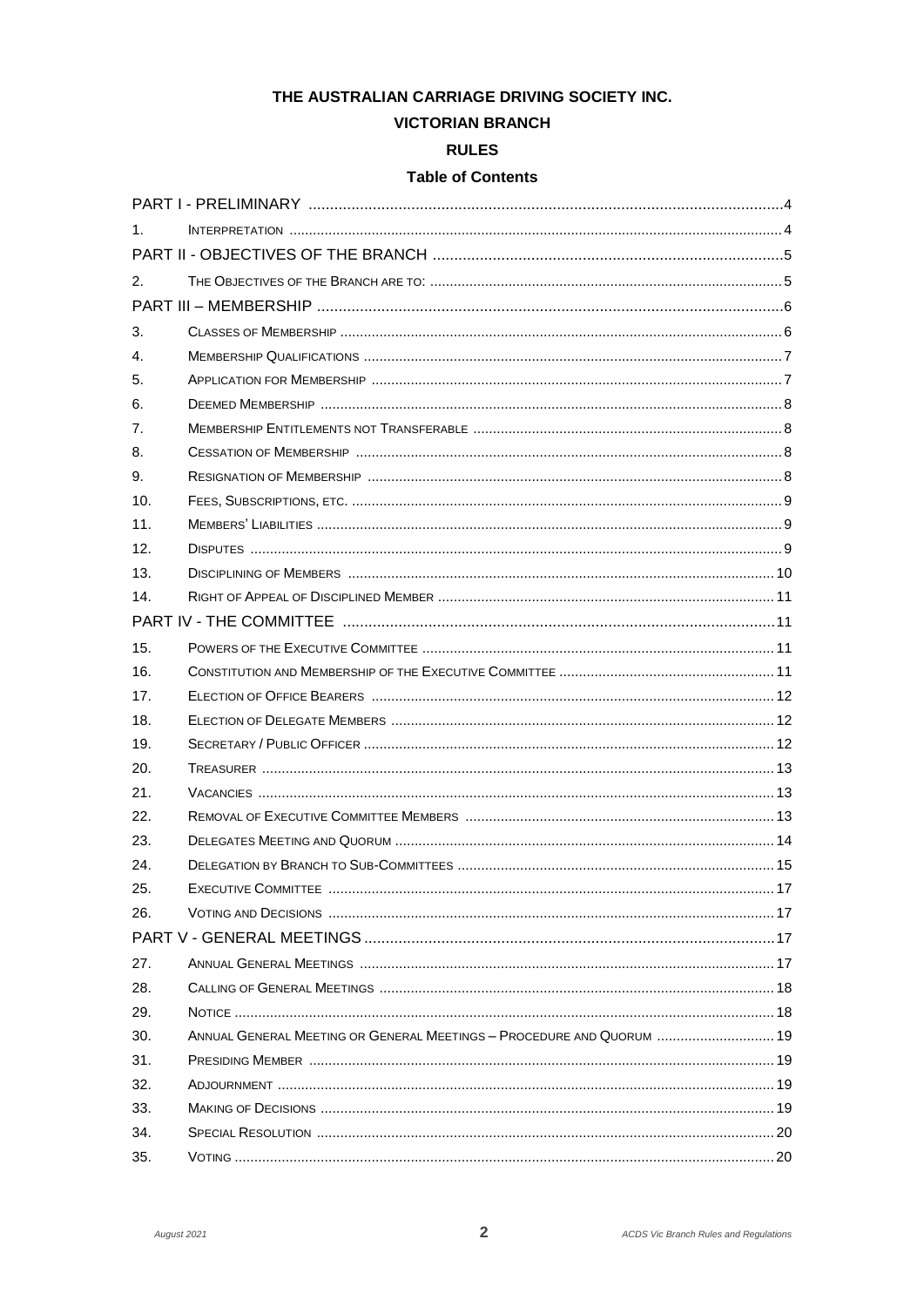| 36.          |  |  |  |  |
|--------------|--|--|--|--|
|              |  |  |  |  |
| 37.          |  |  |  |  |
| 38.          |  |  |  |  |
| 39.          |  |  |  |  |
| 40.          |  |  |  |  |
| 41.          |  |  |  |  |
| 42.          |  |  |  |  |
| 43.          |  |  |  |  |
| 44.          |  |  |  |  |
| 45.          |  |  |  |  |
| 46.          |  |  |  |  |
| 47.          |  |  |  |  |
| 48.          |  |  |  |  |
|              |  |  |  |  |
| $\mathbf{1}$ |  |  |  |  |
| 2.           |  |  |  |  |
| 3.           |  |  |  |  |
|              |  |  |  |  |
| $\mathbf{1}$ |  |  |  |  |
|              |  |  |  |  |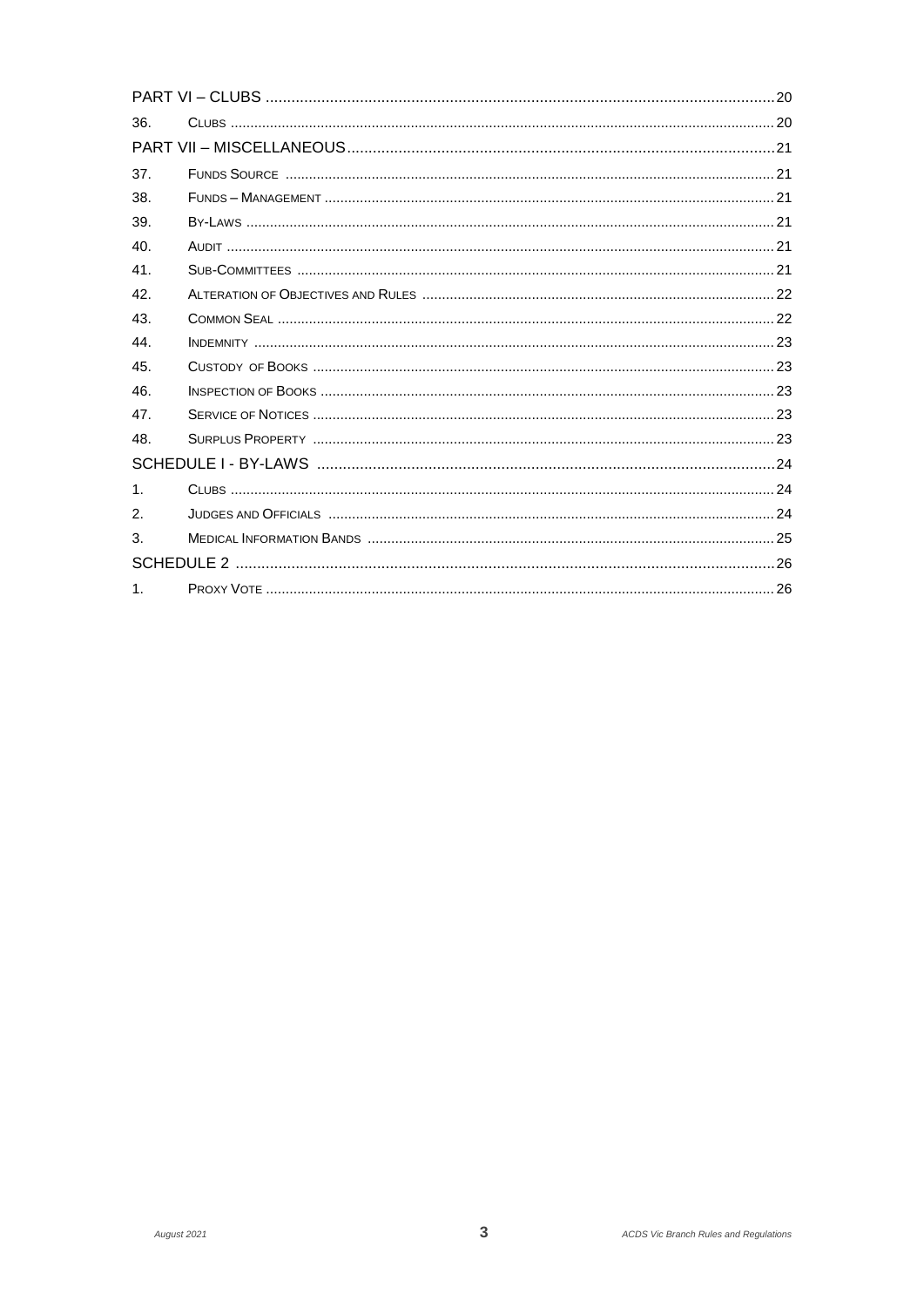# **AUSTRALIAN CARRIAGE DRIVING SOCIETY INC VICTORIAN BRANCH**

# **RULES**

# **PART I - PRELIMINARY**

#### *1. Interpretation*

1.1 In these rules and in the by-laws, unless a contrary intention appears:

**'ACDS**' means the Australian Carriage Driving Society Incorporated;

- '**Act'** means the Associations Incorporation Reform Act 2012 or the Act applicable in Victoria at the time;
- '**Annual General Meeting**' means the meeting of Members convened pursuant to clause 27 of these Rules.
- '**Branch**' means the Australian Carriage Driving Society Incorporated Victorian Branch Registered Number 0008407Y.

'**Club**' means an organisation recognised as such by the ACDS and the Branch and in which:

- a) the objectives are similar to those of the ACDS and the Branch,
- b) the constitution and rules:
	- i) subject to compliance with the act of parliament in the State of Victoria, contain, a provision that in the event of any inconsistency between the rules of the Club and the rules of the Branch, the latter shall prevail, and
	- ii) provide for such, other matters as the Branch may at times require; and
- c) there are at all times at least sufficient Members to comply with the requirements for ongoing incorporation as an incorporated association in the state or territory of Australia where the Club is incorporated.

'**Council**' means the Council of the ACDS;

'**Deemed Member**' means a person deemed to be a member of the Branch pursuant to clause 3.10;

'**Delegate**' means the Member elected pursuant to clause 18.1;

'**Delegate Member**' means a person elected in accordance with clause 18(1);

'**Delegates Meeting'** means the meeting set out in clause 23.1 or clause 23.2 as the case may be;

'**Executive Committee**' means the committee set out in clause 16;

'**Federal Secretary**' means the person holding office under these rules as Secretary of the ACDS or, where no such person holds that office, the public officer of the ACDS;

'**Federal Rules**' means the Rules of the ACDS as in force at the time;

'**Financial Year**' means the year ending on 30 April;

'**General Meetings**' means the meeting of Members convened pursuant to clause 28

of these Rules, which is not an Annual General Meeting.

'**Honorary Life Member**' means a person elected as an Honorary Life Member pursuant to clause 3.7;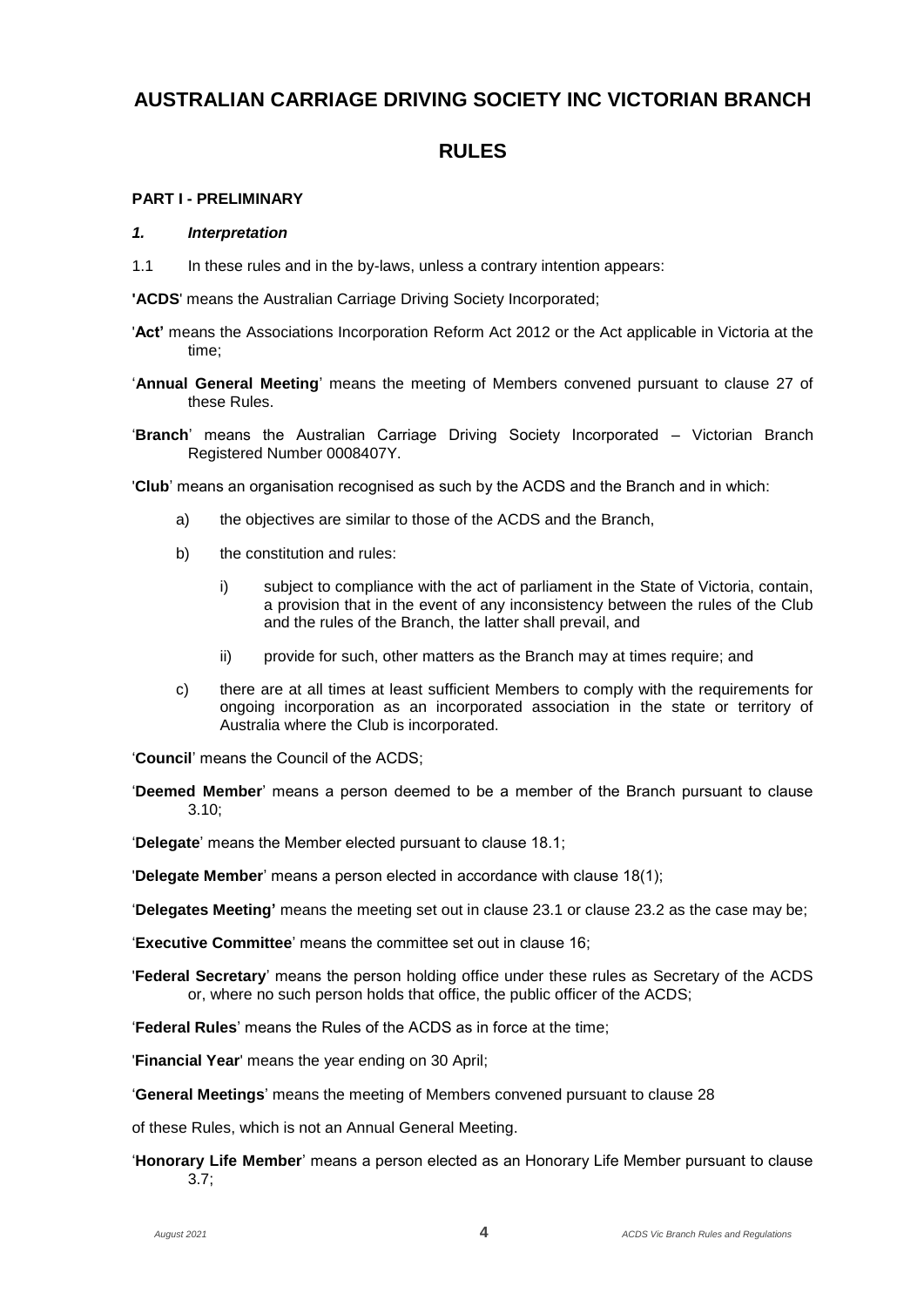'**Member'** means a person who has applied to be a member of a Club, and has been admitted to membership of the ACDS pursuant to clause 5 and for whom all monies payable on account of membership subscription have in fact been paid to the Principal Club, including an Honorary Life Member;

'**Membership Year**' means the year from 1 September to 31 August.

- '**Office Bearers**' means the President, Vice President, Secretary and Treasurer
- '**President**' means the person holding office under these rules as President of the Branch;
- '**Principal Club**' means the Club described as such and referred to in clause 4.2;
- '**Register of Members**' means the register of Members required to be maintained by the Branch pursuant to the Act;
- '**Regulations**' means the Associations Incorporation Reform Act 2012 (Vic) or the Act applicable at the time;
- '**Rules**' means the Rules of the Branch as in force at the time;
- '**Secretary**' means the person holding office under these rules as Secretary of the Branch or, where no such person holds that office, the public officer of the Branch;
- **'Technology'** includes radio, telephone, closed circuit television or other electronic means or telecommunications device for audio or audio-visual communication, written document, facsimile transmission, email or other means of communication, as determined by the Office Bearers from time to time to be appropriate.

'**Treasurer**' means the person holding office under these rules as Treasurer of the Branch;

'**Vice-President**' means the person holding office under these rules as Vice-President of the Branch;

'**Victoria**' means the State of Victoria Australia.

- 1.2 In these rules and in the by-laws:
	- a) a reference to a function includes a reference to a power, authority and duty, and
	- b) words importing any gender include other genders.
	- c) a reference to the exercise of a function includes, where the function is a power, authority or duty, a reference to the exercise of the power or authority or the performance of the duty.
- 1.3 The provisions of the Interpretation of Legislation Act 1984 apply to and in respect of these rules in the same manner as those provisions would so apply if these rules were an instrument made under the Act.

# **PART II - OBJECTIVES OF THE BRANCH**

#### *2. The Objectives of the Branch are to:*

- 2.1 encourage and promote the driving of horses, ponies and other equines;
- 2.2 educate persons interested in horse and pony driving;
- 2.3 promote and offer education in respect to the building and restoration of horse drawn vehicles;
- 2.4 provide for the education and training of officials for the various activities of the ACDS;
- 2.5 promote and encourage competitive and non-competitive driving events and activities;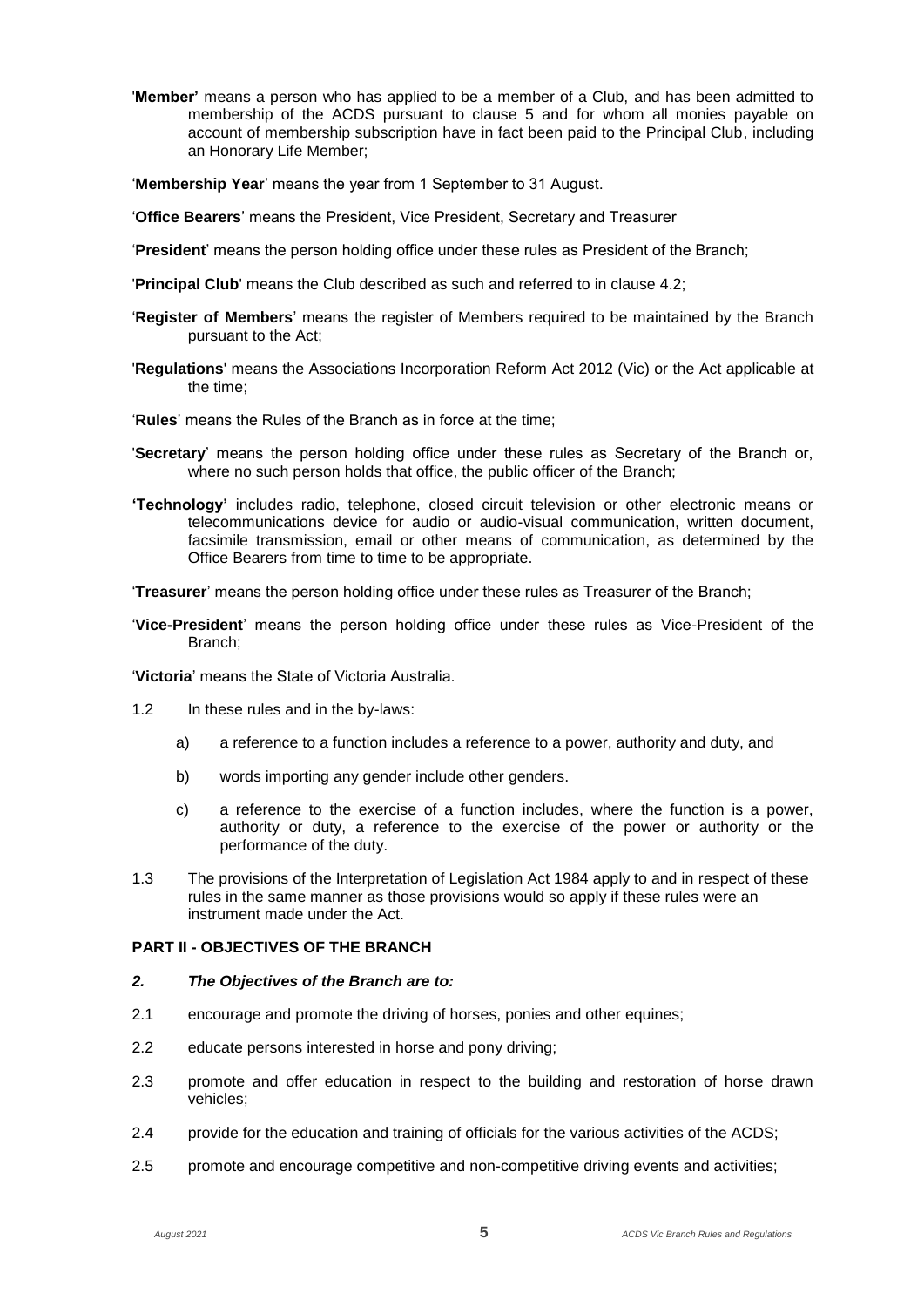- 2.6 apply rules to all ACDS competitive and non-competitive carriage driving events and activities;
- 2.7 assist the ACDS to setup and maintain a register of harness horses and ponies of Victorian Members:
- 2.8 act as the governing body for all ACDS clubs in Victoria;
- 2.9 encourage and assist the setting up and administration of Clubs;
- 2.10 cooperate with, assist and affiliate with kindred organisations;
- 2.11 to pay or apply (including by donation) the funds of the Branch for any purpose conducive to the attainment of any of the foregoing objectives;
- 2.12 make bylaws in relation to any matter or item within, or related to the rules or activities of the Branch.

# **PART III – MEMBERSHIP**

#### *3. Classes of Membership*

- 3.1 The Branch has approved the following classes of membership:
	- a) Single membership ("**Single Member**")
	- b) Family membership ("**Family Member**")
	- c) Junior membership ("**Junior Member**")
	- d) Associate membership ("**Associate Member**")
	- e) Honorary Life Membership ("**Honorary Life Member**")
	- f) One Activity membership ("**OAM**")
	- g) Constituent Schools membership ("**School Member**")
	- h) Deemed membership ("**Deemed Member**")
- 3.2 The classes of membership set out in clause 3.1 will automatically include any classes of membership approved by members in general meeting of the ACDS from time to time.
- 3.3 A person may be elected to the category of Single Member which is available to a person who has attained the age of 18 years.
- 3.4 Family Membership which is available to persons being either:
	- a) the spouse, de facto spouse of a Member or one additional adult person (aged 18 years or over) in family or de facto relationship living at the same household (**Family Member**); or
	- b) a child or grandchild of a Member who has not attained the age of 18 years (**Family Junior Member**)
- 3.5 A person may be elected to the category of Junior Member which is available to a person who has not attained the age of 18 years and who is not the child of a Member. Junior Members will not have voting rights.
- 3.6 A person may be elected to the category of Associate Member which is available to persons of any age who do not drive horses/ponies. Associate Members will not have voting rights or be able to drive at ACDS activities.
- 3.7 The Branch may elect any Member who has been a Member for a substantial period of time and who has given distinguished service to the Branch as an Honorary Life Member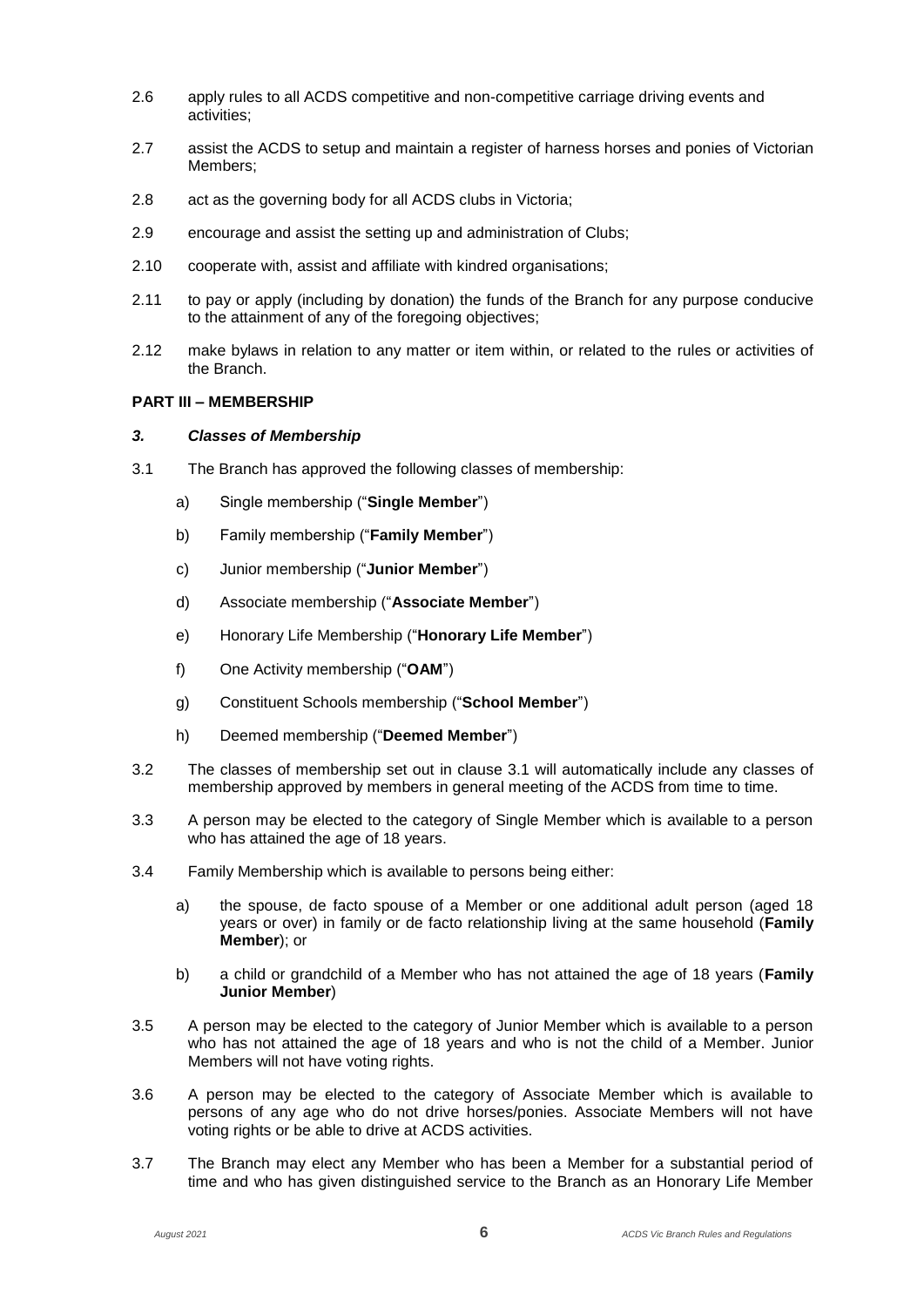of the Branch. A Member elected as an Honorary Life Member shall not be required to pay a subscription to the Branch but will have voting rights at meetings of members of the **Branch** 

- 3.8 A person or family may be elected to the category of OAM who are persons that are interested in experiencing the ACDS's activities. A family in this category can apply for an OAM for a maximum of three times in anyone Financial Year.
- 3.9 Government recognised training organisations may be elected to the category of Constituent Schools Membership upon application to the ACDS. Persons covered by this class of membership will be a guardian (i.e. a person who would qualify for Single or Family membership) and up to five persons who satisfy the rules as Junior Members, and whose names are supplied. The fee shall be the same as for a Family membership.
- 3.10 Subject to and at the entire discretion of the Branch, persons in the categories described in clauses  $3.1(a)$  to  $(q)$  who are not members of a Club may by resolution of the Branch be Deemed Members of the Branch for such period and subject to such terms and conditions as the Branch may from time to time determine.

# *4. Membership Qualifications:*

- 4.1 Subject to clause 3.5, a person is qualified to be a Member if he:
	- a) has attained the age of 18 years;
	- b) is a Member of a Club; and
	- c) has been nominated for membership in accordance with these Rules.
- 4.2 Where a person is a Member of more than one Club, then for the purpose of clause 4.1 (b) that person shall be required to nominate the Club that they consider to be their principal Club and the annual subscription payable in respect of that person upon their admission to membership of the Branch shall be payable only through that principal Club. Any other Clubs of which that person may be a Member shall be disregarded for all purposes under these Rules and membership thereof shall not carry any additional rights within the Branch in respect of voting, participation, representation or otherwise howsoever.

# *5. Application for Membership*

- 5.1 An application by a person for membership of the ACDS,
	- a) shall be made by the applicant in writing in such form as the Council may from time to time approve;
	- b) shall be lodged with the secretary of a Club; and
	- c) shall be accompanied by payment of the membership fee applicable to the Club and the annual membership subscription for the ACDS referred to in clause 10 and the fee charged by the Branch; and
	- d) when an applicant for membership receives a receipt from the Club, they shall be deemed to be a Member of the ACDS and the Branch until such time as the Club determines the application in accordance with clause 5.3.
- 5.2 As soon as practicable after receiving an application for membership, the Secretary of the Club shall refer the application to the committee of the Club which shall determine whether to approve or reject the application and record in the minutes of the meeting of the Club the names of applicants approved for membership of the ACDS.
- 5.3 Where the committee of the Club determines to approve an application for membership;
	- a) the secretary of the Club shall as soon as practicable after that determination notify the Branch Secretary;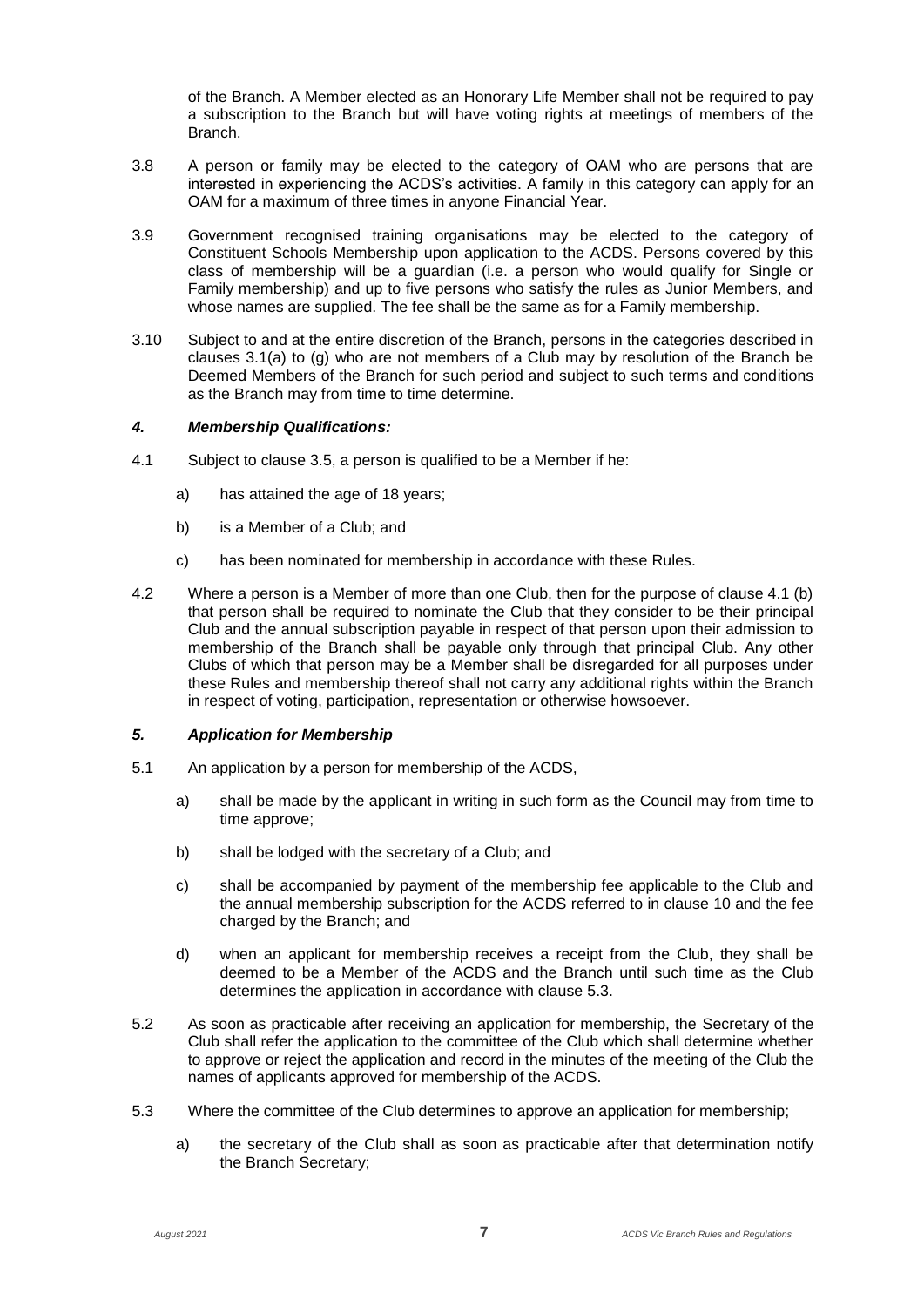- b) the applicant shall become a Member of the ACDS with effect from the date of that determination; and
- c) the Branch Secretary shall as soon as practicable after receiving notice from the secretary of the Club enter the applicants name in the Register of Members.
- 5.4 Upon admission to membership of the Branch, a Member shall be deemed to have agreed to be bound by and strictly adhere to the Rules and by-laws of the ACDS and the Branch as amended from time to time.
- 5.5 Where the committee of the Club determines not to approve an application for membership;
	- a) the secretary of the Club shall within 7 days after that determination notify the applicant and refund any monies received from the applicant;
	- b) advise the Branch Secretary in writing;
	- c) the applicants application to become a member shall be null and void from the date of that determination; and
	- d) the Branch Secretary shall advise the federal secretary.

#### *6. Deemed Membership*

6.1 A Deemed Member may attend annual and general meetings of the Branch, be elected or appointed to sub committees, but only those members in clauses 3.1 (a), 3.1 (b) and 3.1 (e) shall be entitled to vote.

# *7. Membership Entitlements Not Transferable*

- 7.1 A right, privilege or obligation which a person has by reason of being a Member of the Branch:
	- a) is not capable of being transferred or transmitted to another person; and
	- b) terminates upon cessation of the person's membership.

#### *8. Cessation of Membership*

- 8.1 A person ceases to be a Member of the Branch if the person:
	- a) dies;
	- b) resigns from membership of the ACDS or Branch;
	- c) is expelled from the ACDS or Branch; or
	- d) fails to pay any monies due by the Member to the ACDS or Branch.
- 8.2 A person also ceases to be a Member of the Branch if the annual subscription to the Branch in respect of their membership is not paid to their Club by 31 August in each calendar year.
- 8.3 The name of a person who has ceased to be a Member pursuant to clauses 8.1 or 8.2 shall be forthwith removed from the Register of Members by the Secretary.

# *9. Resignation of Membership*

- 9.1 A Member is not entitled to resign from membership of the Branch except in accordance with this rule
- 9.2 A Member who has paid all amounts payable by the Member to the Branch may resign from membership of the Branch by first giving not less than one month notice in writing to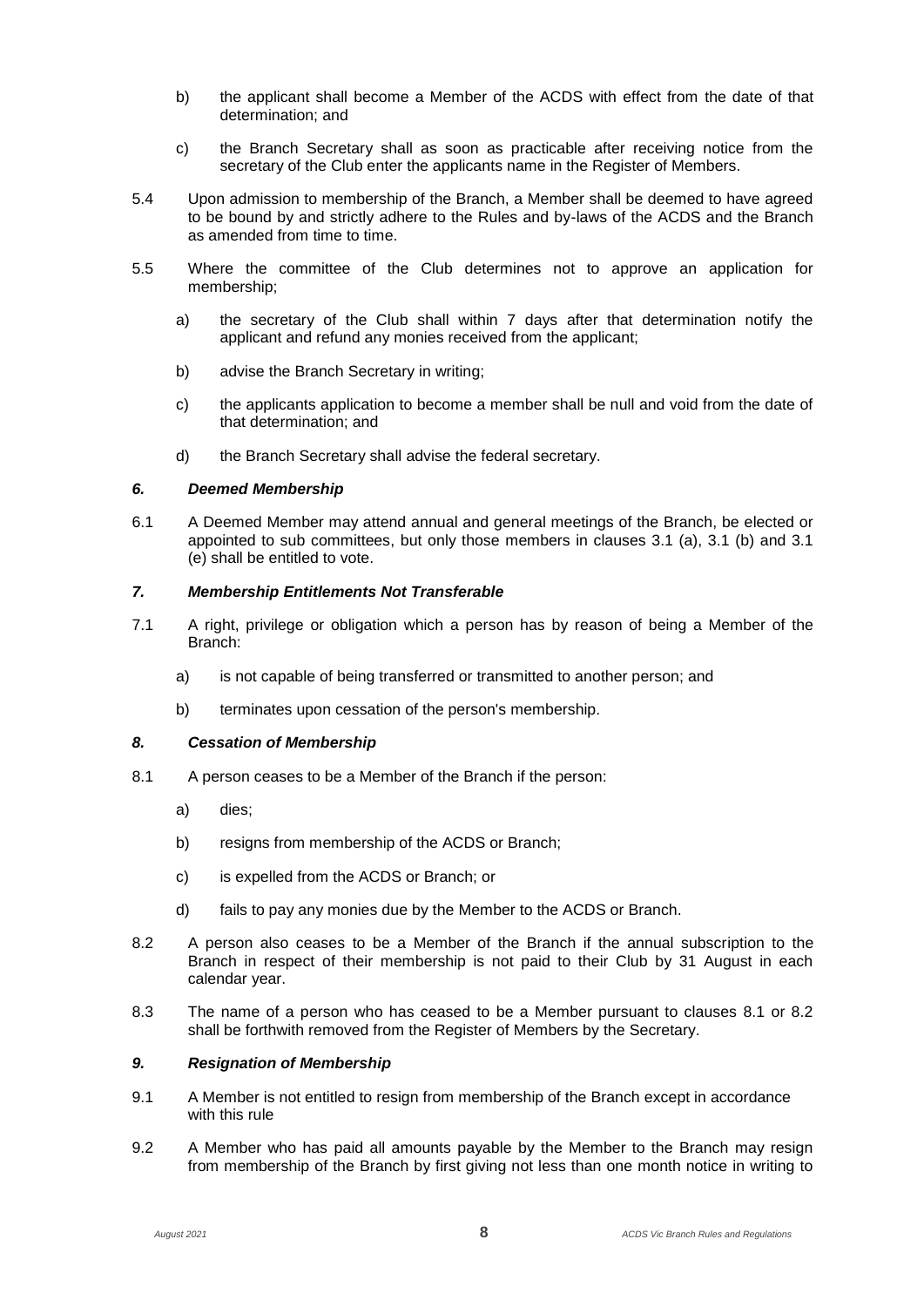the Secretary of the Member's intention to resign and, upon the expiration of the period of notice, the Member ceases to be a Member.

- 9.3 Where a person ceases to be a Member, the Branch Secretary shall make an appropriate entry in the Register of Members recording the date on which the Member ceased to be a Member.
- 9.4 In the case where a Member ceases to be a member of the Branch pursuant to either clauses 8.1 or 8.2, the Member will not be refunded any part of their membership fee.

# *10. Fees, Subscriptions, Etc.*

- 10.1 The annual membership subscription payable to the Branch shall be such amount as may be determined by resolution of the Branch at the Annual General Meeting and is payable by 31 August in each year.
- 10.2 The annual membership subscription may be different for such particular categories, descriptions or classes of Members as the Branch in Annual General Meeting may decide.

#### *11. Members' Liabilities*

The liability of a Member to contribute towards the payment of the debts and liabilities of the Branch or the costs, charges and expenses of the winding up of the Branch is limited to the amount, if any, unpaid by the Member in respect of membership of the Branch as required by rule 10.

#### *12. Disputes*

- 12.1 The grievance procedure applies to disputes under these Rules between
	- a) a Member and another Member;
	- b) a Member and the Executive Committee;
	- c) a Member and the Branch.
- 12.2 A Member must not initiate a grievance procedure in relation to a matter that is the subject of a disciplinary procedure until the disciplinary procedure has been completed.
- 12.3 The parties to a dispute must attempt to resolve the dispute between themselves within 14 days of the dispute coming to the attention of each party.
- 12.4 If the parties to a dispute are unable to resolve the dispute between themselves within the time required by rule 12.3, the parties must within 10 days;
	- a) notify the Executive Committee of the dispute; and
	- b) agree to or request the appointment of a mediator; and
	- c) attempt in good faith to settle the dispute by mediation.
- 12.5 The mediator must be
	- a) a person chosen by agreement between the parties; or
	- b) in the absence of agreement;
		- i. if the dispute is between a member and another member—a person appointed by the Executive Committee; or
		- ii. if the dispute is between a member and the Executive Committee or the Branch - a person appointed or employed by the Dispute Settlement Centre of Victoria.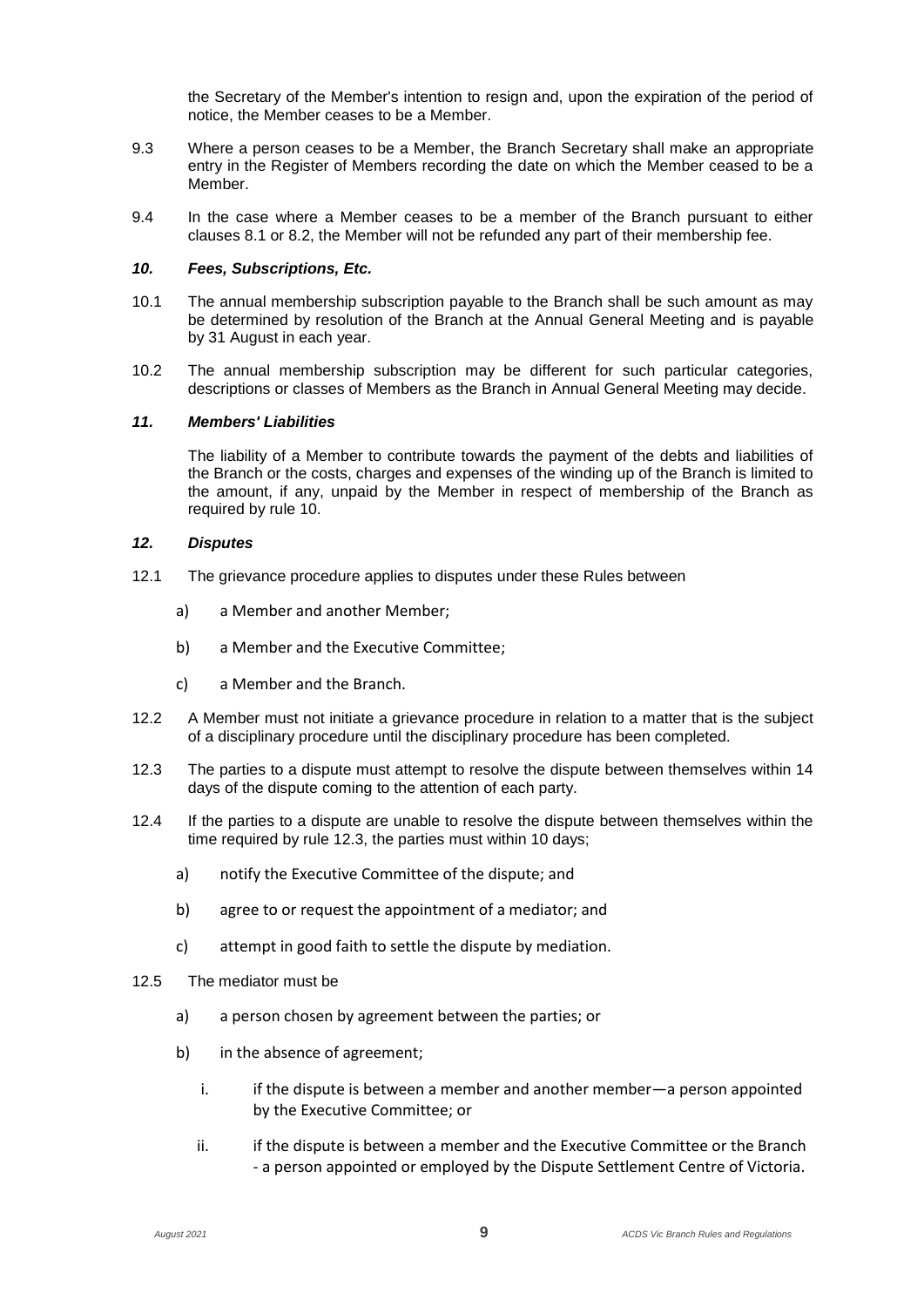- 12.6 A mediator appointed by the Executive Committee may be a member or former member of the Association but in any case must not be a person who
	- a) has a personal interest in the dispute; or
	- b) is biased in favour of or against any party.
- 12.7 The mediator to the dispute, in conducting the mediation, must
	- a) give each party every opportunity to be heard; and
	- b) allow due consideration by all parties of any written statement submitted by any party; and
	- c) ensure that natural justice is accorded to the parties throughout the mediation process.
- 12.8 The mediator must not determine the dispute.
- 12.9 If the mediation process does not resolve the dispute, the parties may seek to resolve the dispute in accordance with the Act or otherwise at law.

# *13. Disciplining of Members*

- 13.1 Where the Branch Executive Committee is reasonably of the opinion that a Member of the Branch has:
	- a) persistently refused or neglected to comply with a provision of the Rules or By-Laws; or
	- b) conducted themself at any show or event in a violent aggressive, abusive, improper or offensive manner; or
	- c) engaged in conduct that may reasonably be regarded as unsportsmanlike; or
	- d) disobeyed or ignored any reasonable request by any judge, steward or official at any show or event;
	- e) disobeyed or ignored any reasonable request from the Executive or the Council of the ACDS; the Branch Executive; the ACDS or any Member or any judge, steward or official at any show or event;
	- f) published any unjust intemperate or unduly critical matter concerning the ACDS or any Member or any judge, steward or official at any show or event;
	- g) offered any bribe or inducement to any judge, steward or official at or in connection with any show or event;
	- h) engaged in any dangerous driving or has in any manner ill-treated any horse;
	- i) competed with a horse that is lame, exhausted or in distress or otherwise not reasonably fit for competition;
	- j) been convicted of any offence relating to cruelty to any animal;
	- k) persistently and wilfully acted in a manner prejudicial to the interests of the ACDS;
		- i. engaged in improper action in connection with driving;
		- ii. engaged in conduct prejudicial to the interests of driving;
	- l) failed to discharge a just debt to, or incurred in connection with any activity of or service provided, or arranged by, the ACDS;
	- m) been found guilty by a Jury of an offence at a show or event, as referred to in the ACDS By-Laws;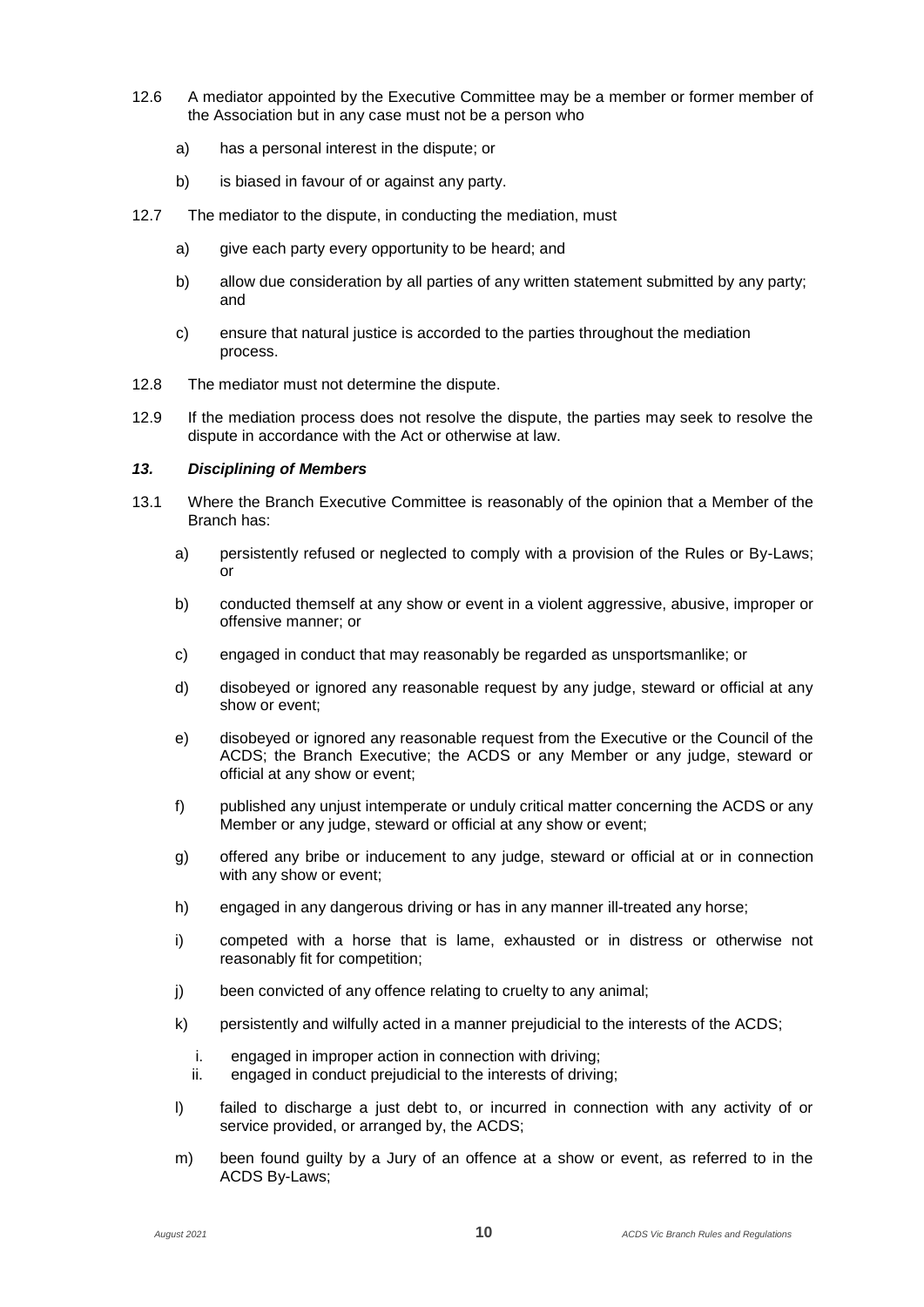The Branch Executive Committee may by resolution refer the matter to ACDS Federal Council to be dealt with in accordance with the relevant provisions of the Australian Carriage Driving Society Rules and Regulations.

- 13.2 The Branch Executive Committee shall inform the Member concerned in writing of such referral.
- 13.3 The Branch Executive Committee shall make all reasonable efforts to ensure that ACDS Federal Council arranges a disciplinary procedure that meets these requirements:
	- a) the outcome must be determined by a unbiased decision-maker;
	- b) the member must have opportunity to be heard; and
	- c) the disciplinary procedure must be completed as soon as reasonably practicable.

#### *14. Right of Appeal of Disciplined Member*

14.1 The Right of Appeal for any Disciplined Member will be as provided for in the ACDS Rules & Regulations.

# **PART IV - THE COMMITTEE**

#### *15. Powers of the Executive Committee*

- 15.1 The Executive Committee, subject to the Act, the Regulations, these Rules, and to any resolution passed by the Branch in general meeting:
	- a) shall control and manage the affairs of the Branch;
	- b) may exercise all such functions as may be exercised by the Branch other than those functions that are required by these Rules to be exercised by the Branch in a General Meeting; and
	- c) has power to perform all such acts and do all such things as appear to the Executive Committee to be necessary or desirable for the proper management of the affairs of the Branch.
- 15.2 All decisions of the Executive Committee shall, subject to the Rules, be final and binding on all Members.

# *16. Constitution and Membership of the Executive Committee*

The Executive Committee shall consist of the office bearers of the Branch.

- 16.1 The office bearers of the Branch shall be:
	- a) the President,
	- b) the Vice-President,
	- c) the Treasurer and
	- d) the Secretary,

each of whom shall be elected annually at the Annual General Meeting as hereafter provided.

- 16.2 Each office bearer shall, subject to these Rules, hold office until all office bearers' positions are declared vacant at the Annual General Meeting following the date of the Member's election, but is eligible for re-election, subject to clause 17.9 and 17.10. The new office bearers shall take up their positions immediately upon their election.
- 16.3 In the event of a vacancy in the office bearers of the Branch, the Delegates shall appoint another Member of the Branch to fill the vacancy and the Member so appointed shall hold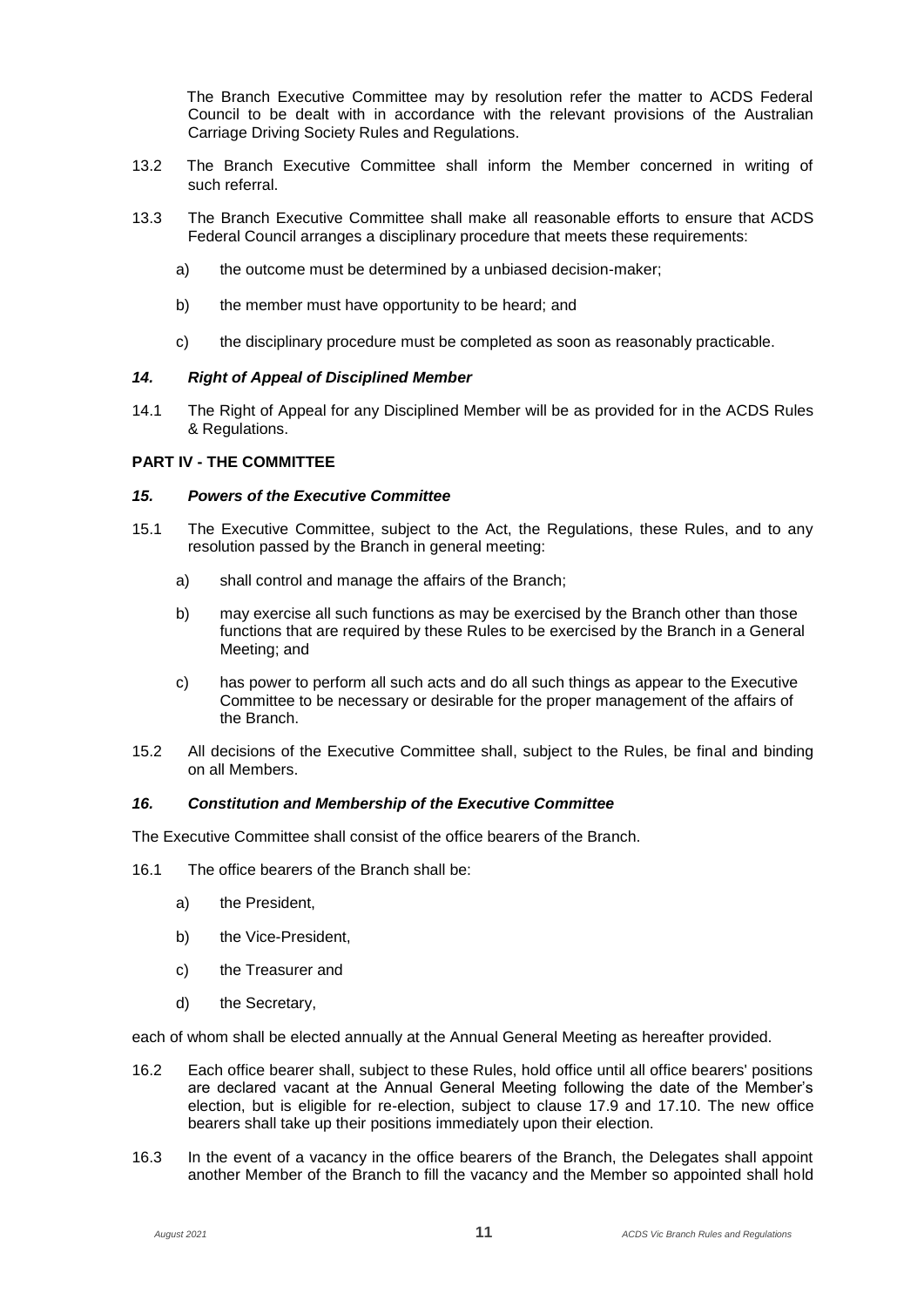office, subject to these rules, until the conclusion of the Annual General Meeting next following the date of the appointment.

# *17. Election of Office Bearers*

- 17.1 Nominations of candidates for election as office bearers of the Branch:
	- a) must be, signed by two Members and accompanied by the written consent of the candidate (which may be endorsed on the nomination form); and a brief resume of the candidates experience:
	- b) received by the Secretary of the ACDS in hard copy or electronic format by 1 May; and
	- c) the Secretary must circulate the candidate's names, complete with their resumes, to the Members together with the Notice of Annual General Meeting in hard copy or electronic format not less than 30 days prior to the date on which the Annual General Meeting is to be held.
- 17.2 A candidate for election as an office bearer of the Branch must be a financial Single or Family Member or Honorary Life Member and shall be a Member of the Branch.
- 17.3 If insufficient nominations are received to fill all vacancies in the office bearers, a candidate nominated for a position shall be deemed to be elected and further nominations shall be received at the Annual General Meeting for the remaining vacant positions.
- 17.4 If insufficient further nominations are received, any vacant positions remaining in the office bearers shall be deemed to be vacancies.
- 17.5 If one nomination for each vacancy is received, the persons nominated shall be taken to be elected.
- 17.6 If the number of nominations received exceeds the number of vacancies to be filled, a ballot shall be held.
- 17.7 The ballot for the election of office bearers shall be conducted at the Annual General Meeting in such manner as the Branch Executive may direct.
- 17.8 A person is not eligible to simultaneously hold more than one position on the Executive **Committee.**
- 17.9 A person may not hold office as President for more than three consecutive years and thereafter is ineligible for election as President for a period of one year.
- 17.10 A person may not hold office as Vice-President, Treasurer or Secretary for more than five consecutive years and thereafter is ineligible for election as any such office bearer for a period of one year.
- 17.11 The Executive Committee may co-opt any person, whether or not a Member of the ACDS, to assist the Executive Committee in relation to any matter and any such person may attend meetings of the Executive Committee but may not vote thereat.

# *18. Election of Delegate Members*

- 18.1 Each Club of the Branch shall elect from amongst its Members, two persons who are financial Members of the Branch to be Delegate Members representing that Club on the Branch.
- 18.2 Procedures for the election of Delegate Members by Clubs shall be as each Club may from time to time require, provided that at all times each Member of each Club shall be entitled to vote in any such election.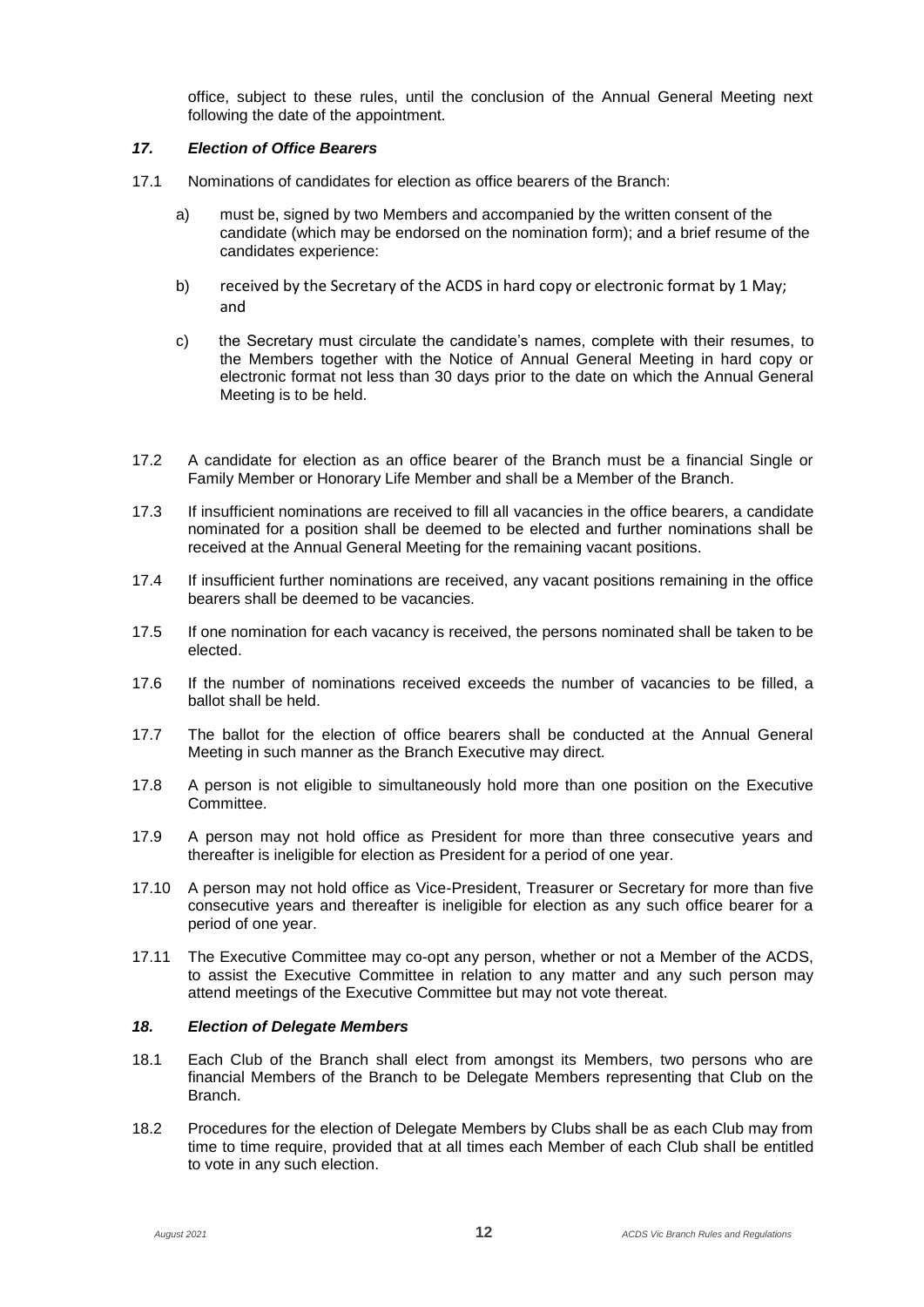18.3 Each Club may appoint a person to act as that Club's alternate Delegate Member representing that Club at the Delegates Meeting. The alternate Delegate Member shall represent the Club if the Delegate Member is unable to fulfil their duties and shall have all of the power and entitlements, including the entitlement to vote at Delegates' meetings, as the Delegate Member.

#### *19. Secretary / Public Officer*

- 19.1 The Secretary of the Branch shall, as soon as practicable after being appointed as Secretary, notify the Branch of their address,
- 19.2 The Secretary shall keep minutes of:
	- a) all elections and appointments of office bearers;
	- b) the names of Delegate Members of the Branch present at a Delegates Meeting and Members present at the Annual General Meetings or a General Meeting; and
	- c) all proceedings at Delegates Meetings or Annual General Meetings or a General Meetings.
- 19.3 Minutes of proceedings at a meeting shall be signed by the person presiding at the meeting or by the person presiding at the next succeeding meeting.
- 19.4 (a) If the Secretary is eligible to be the public officer of the Branch under the Act, the Secretary shall be the public officer of the Branch.

(b) If the Secretary is not eligible to be the public officer of the Branch, the Annual General Meeting shall appoint a person who has attained the age of I8 years and is a resident of the State of Victoria, Australia as the public officer of the Branch.

19.5 The Secretary shall be responsible for maintaining a Register of Members.

#### *20. Treasurer*

The Treasurer of the Branch shall:

- 20.1 collect and receive all moneys due to the Branch and make all payments authorised by the Branch; and
- 20.2 keep correct accounts and books showing the financial affairs of the Branch with full details of all receipts and expenditure connected with the activities of the Branch.

# *21. Vacancies*

For the purpose of these rules, a vacancy in the office of an Office Bearer or Delegate occurs if the person:

- a) Dies;
- b) is not a financial member of the Branch at 1 September of the applicable year;
- c) ceases to be a Member of the Branch;
- d) resigns the office;
- e) is removed from office pursuant to rule 22;
- f) becomes an insolvent under administration within the meaning of the Corporations Law;
- g) is disqualified from office under subsection 63(1) of the Act; or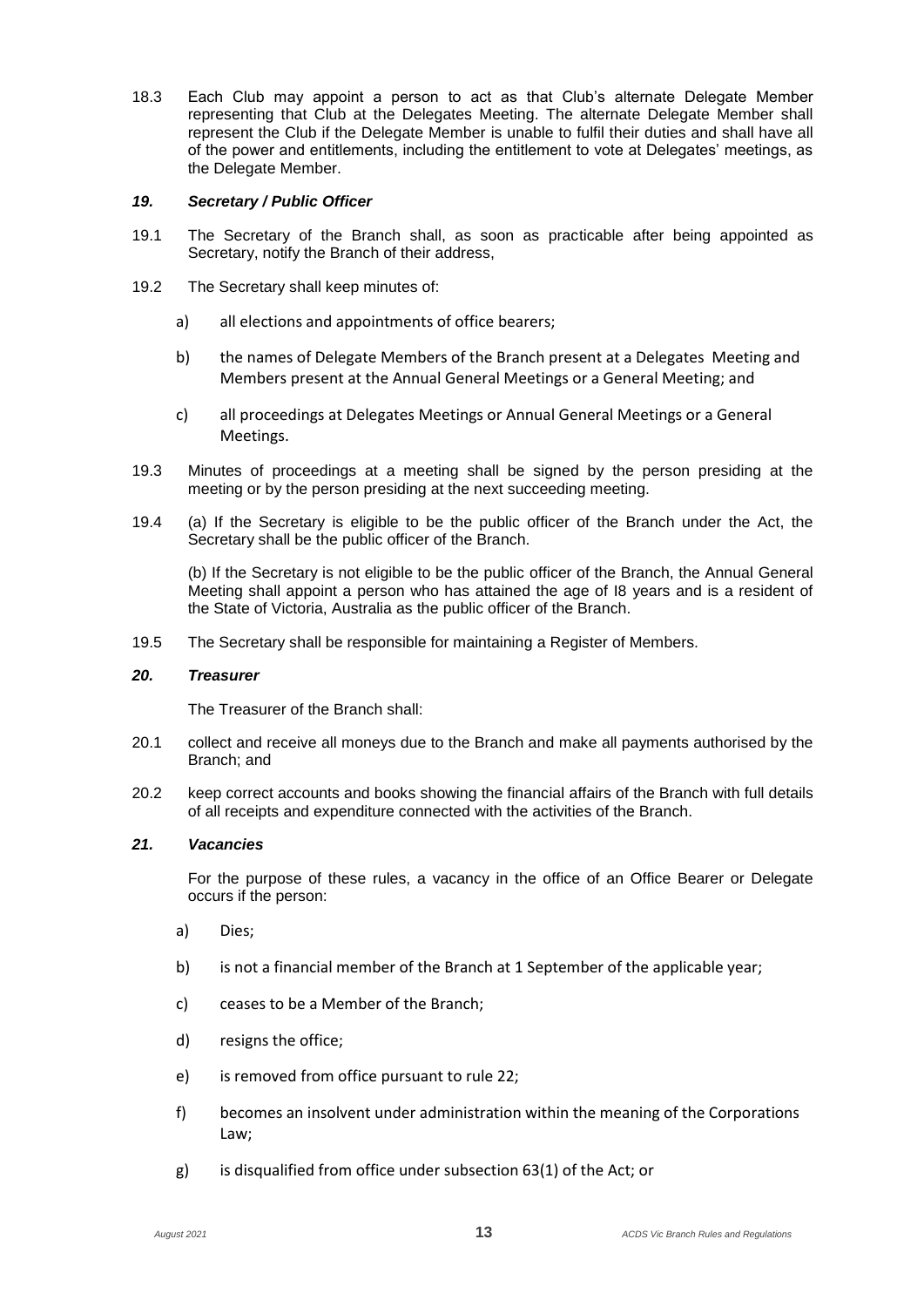h) is absent without the consent of the Executive Committee for two consecutive meetings of the Executive Committee.

#### *22. Removal of Executive Committee Members*

The Branch in general meeting may by Special Resolution, subject to compliance with the rules of natural justice, remove any Member of the Executive Committee from the office of Member of the Executive Committee before the expiration of the Member's term of office.

#### *23. Delegates Meetings and Quorum*

- 23.1 The Delegates shall meet on a bi-monthly basis at such place and time as the Delegates may determine.
- 23.2 Additional meetings of the Delegates may be convened by the Secretary on the instruction of the President (or Vice-President in the event that the President is overseas or has been granted a leave of absence) or by any ten Delegate Members of the Branch.
- 23.3 Oral or written notice of a Delegates' meeting of the Branch shall be given by the Secretary to each Club:
	- a) in the case of a non-urgent meeting, at least 14 days;
	- b) in the case of an urgent meeting, at least seven days (or in each case such other period as may be unanimously agreed upon by the Delegates of the Branch) before the time appointed for the holding or the meeting; or
	- c) the requirements as at 23.4.
- 23.4 Notice of a meeting given under clause 23.3 shall specify the general nature of the business to be transacted at the meeting and no business other than that business shall be transacted at the meeting, except business which 90% of the Delegate Members present at the meeting agree to treat as urgent business.
- 23.5 Any ten Delegate Members of the Branch constitute a quorum for the transaction of the business of a meeting of the Branch.
- 23.6 No business shall be transacted by the Branch unless a quorum is present and if within half an hour after the time appointed for the meeting a quorum is not present the meeting stands adjourned to the same places and at the same hour of the same day in the following week.
- 23.7 If at the adjourned meeting a quorum is not present within half an hour after the time appointed for the meeting, the meeting shall be dissolved.
- 23.8 At meeting of the Delegates:
	- a) the President or in the absence of the President, the Vice-President shall preside; or
	- b) if the President and the Vice-President are absent, one of the remaining Delegate Members shall be chosen by the Members present to preside.
- 23.9 Without limiting the discretion of the Delegates to regulate their meetings under clause 23.1, the Delegates may, if they think fit, confer by any Technology.
- 23.10 Notwithstanding that the Delegates are not present together in one place at the time of a meeting held using Technology, a resolution passed by the meeting will be deemed to have been passed at a meeting of the Delegates held on the day on which and at the time at which the conference was held.
- 23.11 The provisions of these clauses relating to proceedings of a Delegates Meeting apply to the meeting held using Technology to the extent that they are capable of applying, and with the necessary changes.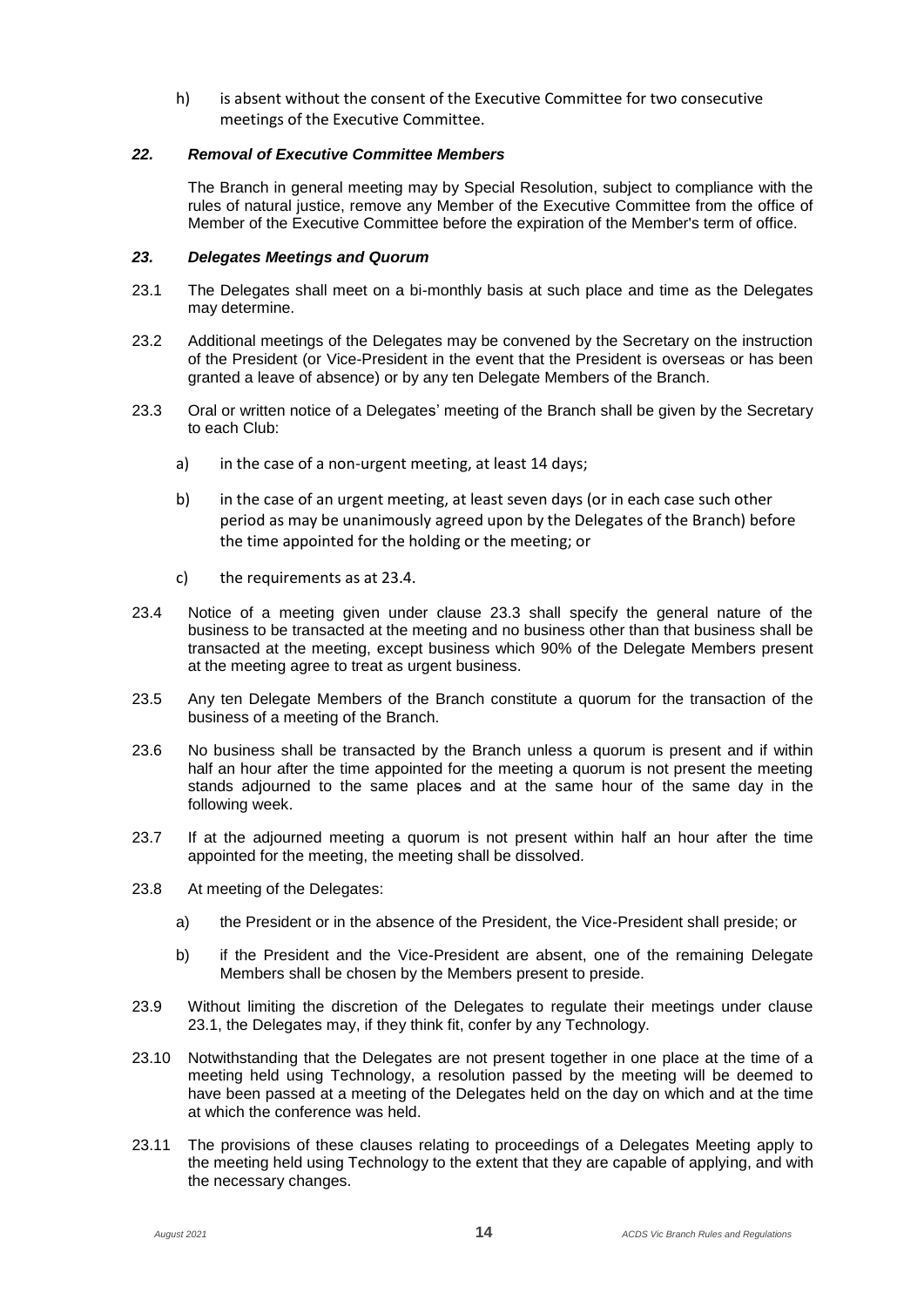- 23.12 A Delegate Member present at the commencement of the meeting held using Technology will be conclusively presumed to have been present and, subject to other provisions of the Rules to have formed part of the quorum throughout the meeting.
- 23.14 Any minutes of a meeting of the type referred to in clause 23.10 purporting to be signed by the chairperson of that meeting or by the chairperson of the next succeeding meeting of Delegates will be sufficient evidence of the observance of all necessary formalities regarding the convening and conduct of the meeting.
- 23.15 When, by the operation of clause 23.10, a resolution is deemed to have been passed at a meeting of the Delegate Members, that meeting will be deemed to have been held at such place as is determined by the chairperson of the relevant meeting, provided that at least one of the Delegate Members who took part in the meeting was at that place for the duration of the meeting.

# *24. Delegation by Branch to Sub-Committees*

24.1 The Branch shall have seven (7) discipline sub-committees, each consisting of a convenor and a maximum of five (5) Members.

#### 24.2

- a) One committee will be actively involved in, and represent Combined Driving;
- b) One committee will be actively involved in, and represent Show Driving;
- c) One committee will be actively involved in, and represent Pleasure Driving;
- d) One committee will be actively involved in, and represent Driven Dressage;
- e) One committee will be actively involved in, and represent Historical activities;
- f) One committee will be actively involved in, and represent Young Drivers; and
- g) One committee will be actively involved in, and represent Indoor Driving.
- 24.3 Each committee will be chaired by a convenor who will be elected by the Delegates at a Delegates' meeting to be held as soon as practical after the Annual General Meeting. Nominations for the position of convenor of the committees referred to in clause 24.2 shall be lodged with the Branch Secretary seven (7) days prior to the commencement time of the Annual General Meeting. If there is not a nomination for the position of convenor received seven (7) days prior to the Annual General Meeting, nominations for that position shall be taken at the Delegates meeting.
- 24.4 A person may not hold office as a convenor of a sub-committee for more than five consecutive years and thereafter is ineligible for election as convenor of that subcommittee for a period of one year.
- 24.5 The convenor of each sub-committee will be responsible for calling committee meetings and presenting the committee recommendations to the Branch.
- 24.6 The convenor shall give seven (7) days written notice of a meeting of the sub-committee unless all members of the sub-committee agree otherwise.
- 24.7 All members of the sub-committees will be elected at a Delegates' meeting by the Delegates present.
- 24.8 No recommendation made by a sub-committee will have any effect until approved by the Branch.
- 24.9 Every Member qualifies to be elected as a convenor of a sub-committee. The convenor of the Driven Dressage sub-committee shall be an advanced dressage judge unless an advanced dressage judge is not willing to act as Driven Dressage convenor.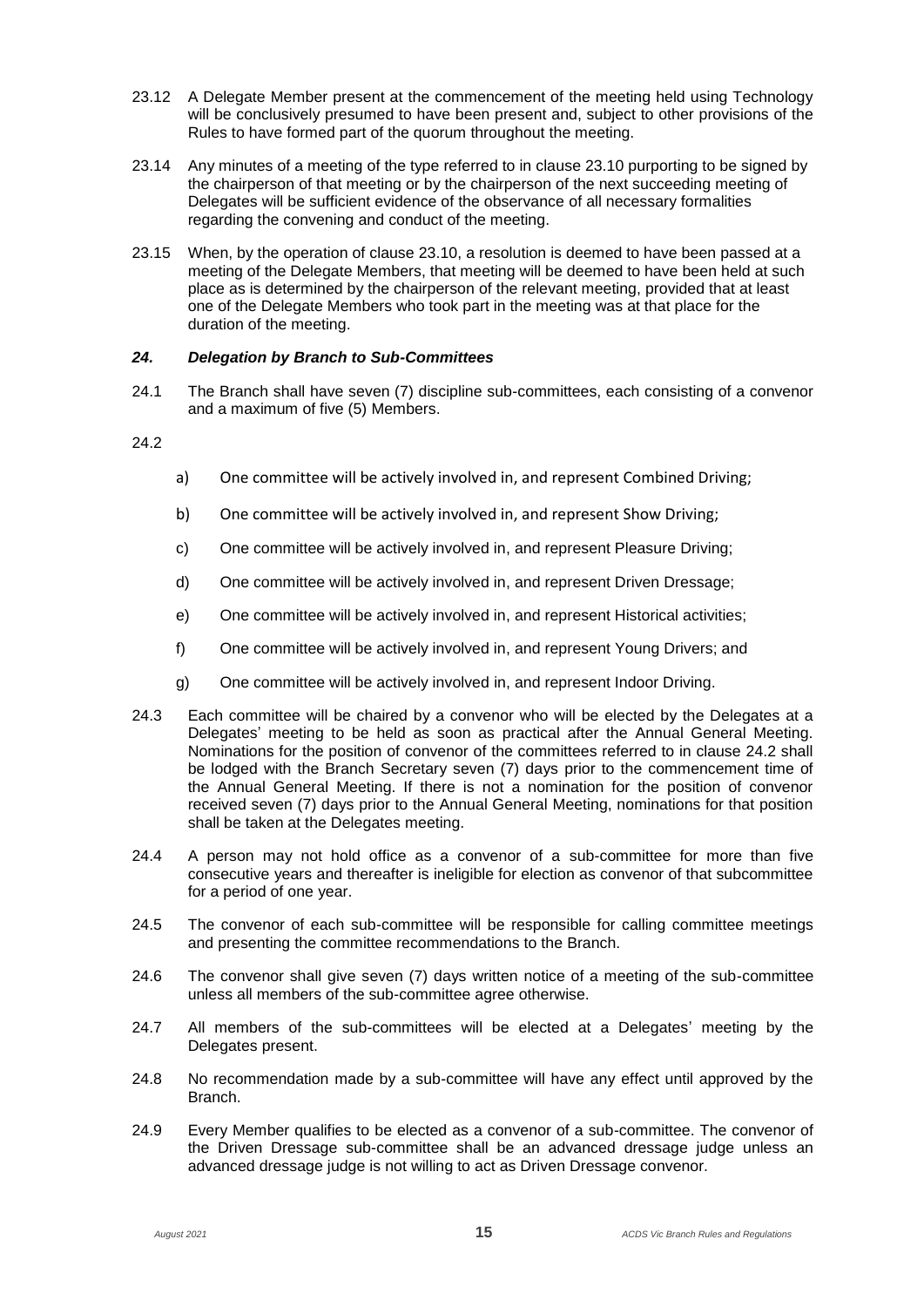- 24.10 Every Member qualifies to be elected as a member of a sub-committee.
- 24.11 Any four members (including the convenor) of a sub-committee shall constitute a quorum at a meeting of that sub-committee.
- 24.12 Each member and the convenor of a sub-committee shall be entitled to one vote on all matters to be decided upon by that sub-committee.
- 24.13 The five (5) members of each sub-committee will be Members of five (5) different Clubs (**First Sub-Committee Members**).
- 24.14 A Member wishing to nominate to be a member of a sub-committee shall complete and forward the appropriate nomination form to the Branch Secretary seven (7) days prior to the date and time of the Annual General Meeting.
- 24.15 Sub-committee members shall act on behalf of all Members of the Branch and not on behalf their Club.
- 24.16 Subject to clause 24.14, in the case where there are not sufficient nominations to fill the five (5) members of the sub-committee, those nominations received as required by Clause 24.13 shall be duly elected.
- 24.17 In the case of more than one nomination from a Club, the member to be elected to the subcommittee shall be decided by a ballot of the Delegates.
- 24.18 If following the procedure set out in Clauses 24.16 and 24.17 there is still a vacancy on the sub-committee, the meeting may accept a nomination from a Member present at the meeting who has consented to act on the sub-committee.
- 24.19 If following the procedure in Clause 24.17, there is still a vacancy on the sub-committee, the meeting may accept a nomination from a Member notwithstanding that the Member seeking election is a member of a Club from which a member of that sub-committee has already been elected from.
- 24.20 The President of the Branch is an ex officio member of all sub-committees but shall not have a vote at a meeting of the sub-committee unless its members in meeting agree otherwise.
- 24.21 The Branch may, by resolution delegate to one or more sub-committees consisting of such Member or Members of the Branch as the Delegates thinks fit, the exercise of such of the functions of the Branch as are specified in the resolution, other than:
	- a) this power of delegation; and
	- b) a function imposed on the Branch by the Act, by any other law of the State of Victoria, or by resolution of the Branch in annual general meeting or general meeting.
- 24.22 A function, the exercise of which has been delegated to a sub-committee under this clause may, whilst the delegation remains unrevoked, be exercised as the need arises by the subcommittee in accordance with the terms of the delegation.
- 24.23 A delegation under this clause may be made subject to such conditions or limitations as to the exercise of any function, or as to time or circumstances, as may be specified in the instrument of delegation.
- 24.24 Notwithstanding any delegation under this clause, the Branch may continue to exercise any function delegated.
- 24.25 Any act or thing done or suffered by a sub-committee acting in the exercise of a delegation under this clause has the same force and effect as it would have if it had been done or suffered by the Branch.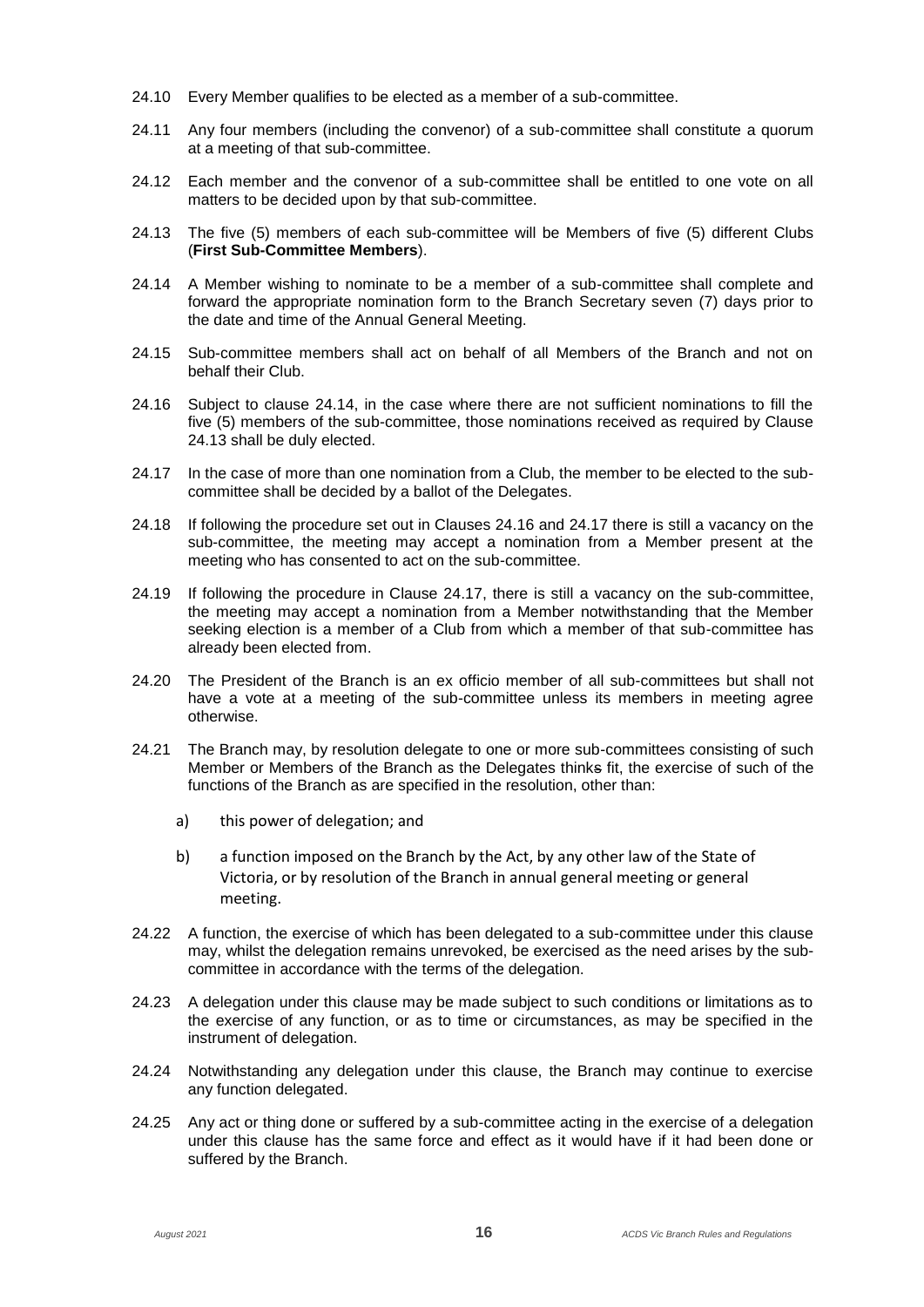- 24.26 The Branch may, by instrument in writing, revoke wholly or in part any delegation under this clause.
- 24.27 The convenor of each sub-committee shall ensure proper minutes of all meetings of the sub-committee are prepared and forwarded to the Secretary.
- 24.28 A sub-committee may meet and adjourn, as it thinks proper.

#### *25. Executive Committee*

- 25.1 There shall be an Executive Committee of the Branch comprising the Office Bearers of the Branch and known as the Executive Committee.
- 25.2 The Executive Committee shall deal with routine business between meetings of the Delegates and shall report all decisions to the next ensuing Delegates' Meeting.
- 25.3 Any three members of the Executive Committee shall constitute a quorum at a meeting of the Executive Committee, provided that a decision agreed by all members of the Executive Committee by means of telephonic or facsimile communication or any other form of electronic communication to the President or the Secretary shall be a valid and effective decision as if the meeting had actually taken place.

#### *26. Voting and Decisions*

- 26.1 Questions arising at a meeting of the Delegates or of any sub-committee appointed by the Branch shall be determined by a majority of the votes of the Delegates or members of the sub-committee present at the meeting.
- 26.2 At a meeting of the Delegates:
	- a) each office bearer shall be entitled to one vote and each Delegate Member shall be entitled to one vote,
	- b) a question arising at a Delegates' Meeting shall be determined on a show of hands and, unless before or on the declaration of the show of hands a poll is demanded, a declaration by the person presiding that a resolution has, on a show of hands, been carried or carried unanimously or carried by a particular majority, or lost, or an entry to that effect in the minute book of the Branch evidence of the fact without proof of the number or proportion of the votes recorded in favour of or against that resolution, and
	- c) a poll may be demanded by the person presiding or by not less than three delegates present in person at the meeting,
	- d) where the poll is demanded at a Delegates Meeting, the poll shall be taken in such manner and at such time before the close of the meeting as the person presiding directs, and the resolution of the poll on the matter shall be deemed to be the resolution of the meeting on that matter.
- 26.3 Each member present at a meeting of any sub-committee appointed by the Branch is entitled to one vote.
- 26.4 In the event of an equality of votes on any question at a meeting of the Delegates or of any sub-committee, the person presiding may exercise a second or casting vote.
- 26.5 Any act or thing done or suffered, or purporting to have been done or suffered, by the Executive Committee members, Delegates or by a member of a subcommittee appointed by the Branch, is valid and effectual notwithstanding any defect that may afterwards be discovered in the appointment or qualification of any Executive Committee member, Delegate Member or member of a sub-committee.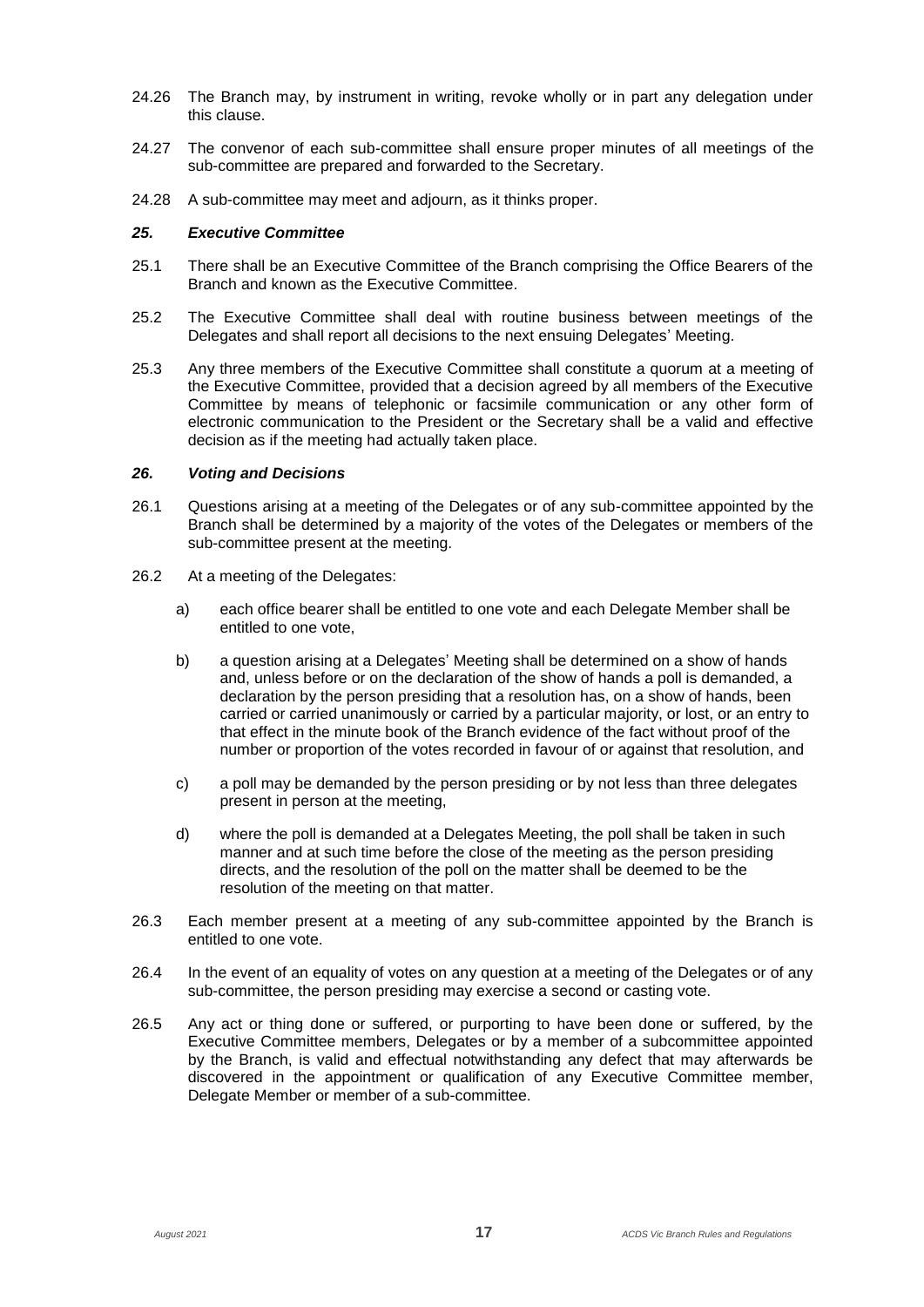#### **PART V - GENERAL MEETINGS**

#### *27. Annual General Meetings*

- 27.1 The Annual General Meeting of the Branch shall, subject to the Act, be convened in June or July and at such place and time as the Branch thinks fit.
- 27.2 The Annual General Meeting must be held in accordance with the applicable requirements of the Act and may be held physically in-person or with the assistance of technology, it is not of importance that meeting together is achieved with the assistance of technology,
- 27.3 In addition, to any other business which may be transacted at an Annual General Meeting, the business of an Annual General Meeting shall be:
	- a) to confirm, the minutes of the last preceding Annual General Meeting and of any General Meeting held since that meeting;
	- b) to elect the Office Bearers;
	- c) to receive and consider the statement of accounts and the reports that are required to be submitted to Members pursuant to subsection 30 (3) of the Act; and
	- d) to set the annual membership subscription, as required by clause 10.
- 27.4 An Annual General Meeting shall be specified as such in the notice convening it in accordance with clause 29.
- 27.5 An Annual General Meeting shall be conducted in accordance with the provisions of clause 30.

# *28. Calling of General Meetings*

- 28.1 The Executive Committee may, whenever it thinks fit, convene a General Meeting of the Branch.
- 28.2 The General Meeting must be held in accordance with the applicable requirements of the Act and may be held physically in-person or with the assistance of technology, it is not of importance that meeting together is achieved with the assistance of technology.
- 28.3 The Executive Committee must, on the requisition in writing of not less than 20 Members, convene a General Meeting of the Branch.
- 28.4 A requisition of Members for a General Meeting:
	- a) shall state the purpose or purposes of the meeting;
	- b) shall be signed by the Members making the requisition;
	- c) shall be lodged with the Secretary; and
	- d) may consist of several documents in a similar form, each signed by one or more of the Members making the requisition.
- 28.5 If the Executive Committee fails to convene a General Meeting within 60 days after the date of which a requisition of Members for the meeting is lodged with the Secretary, any one or more of the Members who made the requisition may convene a General Meeting to be held not later than three months after that date.
- 28.6 A General Meeting convened by Members referred to in clause 28.5 shall be convened as early as is practicable in the same manner as General Meetings are convened by the Branch and any Member who thereby incurs expense is entitled to be reimbursed by the Branch for any reasonable expense so incurred.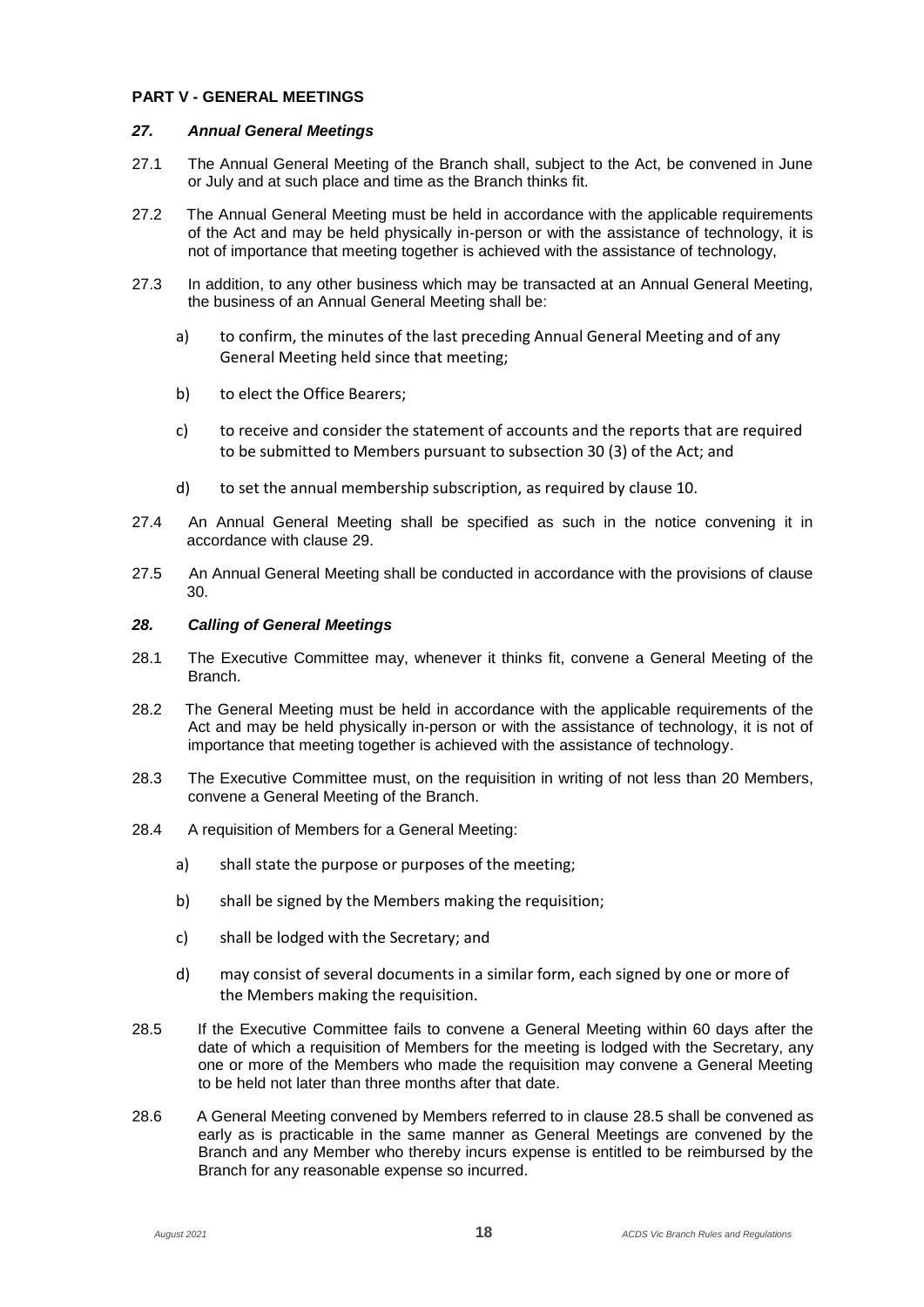28.7 At a General Meeting convened pursuant to clause 28.3, no other business shall be conducted at the meeting other than the business set out in the requisition.

# 29. **Notice**

- 29.1 The Secretary must, at least 30 days before the date fixed for the holding of an Annual General Meeting or General Meeting, cause a notice to be sent by email pre-paid post to each Member at the Member's address appearing in the Register of Members, and or posting a copy of the Notice on the ACDS website and Facebook page, specifying the place, date and time of the meeting and the nature of the business proposed to be transacted at the meeting.
- 29.2 If the business proposed to be dealt with at an Annual General Meeting or General Meeting requires a special resolution of the Branch, the Secretary must specify in the notice provided to each Member as provided in clause 29.1 to specify, in addition to the matters required under that clause, the intention to propose the resolution as a Special Resolution.
- 29.3 No business other than that specified in the notice convening the General Meeting shall be transacted at the meeting except, in the case of an Annual General Meeting, business which may be transacted pursuant to clause 27.2.
- 29.4 A Member desiring to bring any business before an Annual General Meeting shall give notice in writing by 15 April of each year of that business to the Secretary who shall include that business in the notice calling the Annual General Meeting given after receipt of the notice from the Member.

# *30. Annual General Meeting or General Meetings - Procedure and Quorum*

- 30.1 No item of business shall be transacted at an Annual General Meeting or General Meeting unless a quorum of Members entitled under these rules to vote is present during the time the meeting is considering that item.
- 30.2 Twenty (20) Members present (being Members entitled under these rules to vote at a general meeting) constitute a quorum for the transaction of the business of an Annual General Meeting or General Meeting.
- 30.3 If within half an hour after the appointed time for the commencement of an Annual General Meeting or General Meeting a quorum is not present, the meeting if convened upon the requisition of Members shall be dissolved and in any other case shall stand adjourned to the same day in the following week at the same time and (unless another place is specified at the time of adjournment by the person presiding at the meeting or communicated by written notice to Members given before the day to which the meeting is adjourned) at the same place.
- 30.4 If at the adjourned meeting a quorum is not present within half an hour after the time appointed for the commencement of the meeting, the Members present (being not less than 15) shall constitute a quorum.

# *31. Presiding Member*

- 31.1 The President, or in the absence of the President, the Vice-President, shall preside at each Annual General Meeting or General Meeting of the Branch.
- 31.2 If the President and the Vice-President are absent from the meeting or are unwilling to act, the Members of the Branch present shall elect one of their number to preside at the meeting.

# *32. Adjournment*

32.1 The person presiding at an Annual General Meeting or General Meeting at which a quorum is present may, with the consent of the majority of Members present at the meeting, adjourn the meeting from time to time and place to place, but no business shall be transacted at an adjourned meeting other than the business left unfinished at the meeting at which the adjournment took place.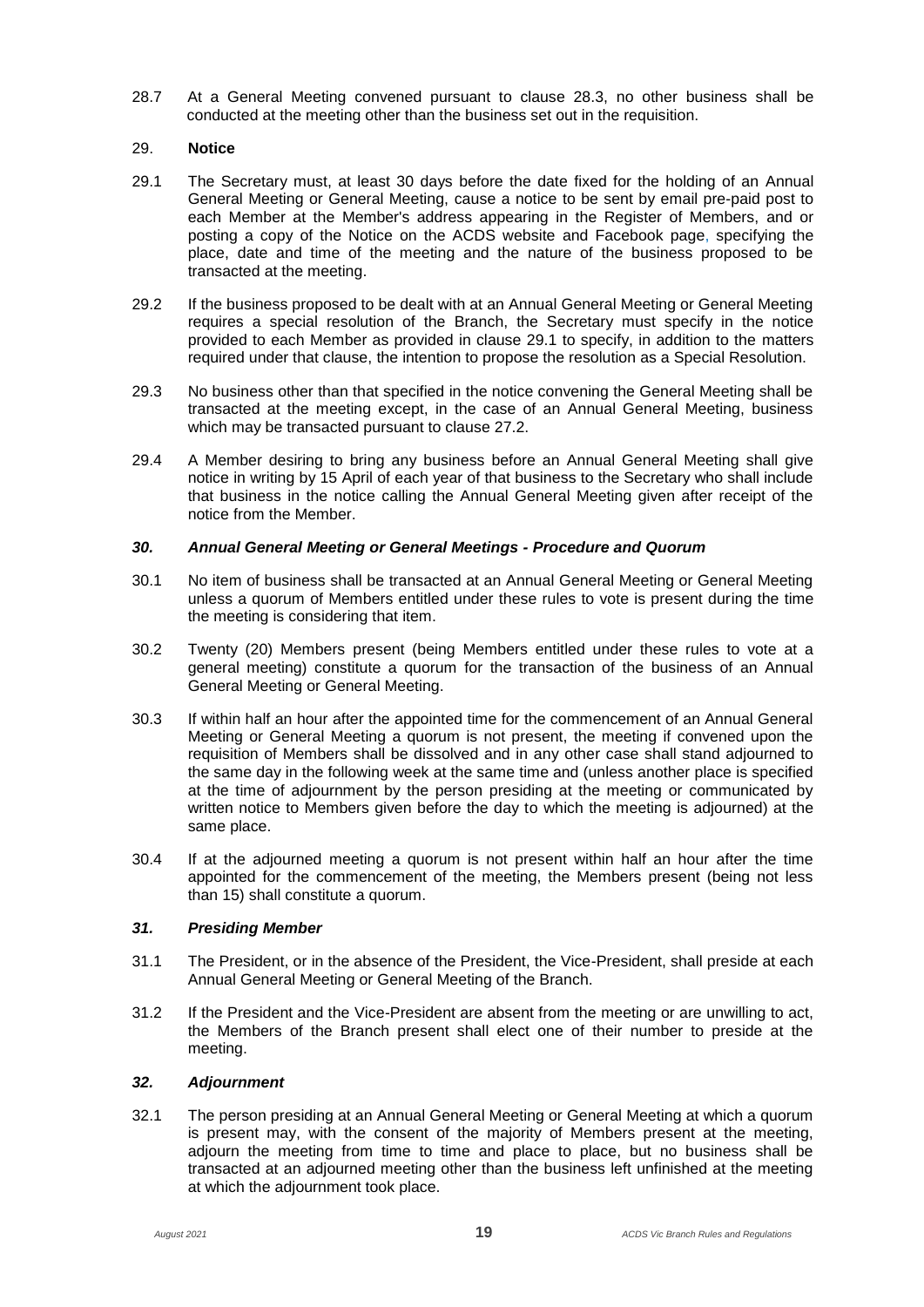- 32.2 Where an Annual General Meeting or General Meeting is adjourned for 14 days or more, the Secretary shall give written notice of the adjourned meeting to each Member of the Branch by mail, or by email, or by posting on the Branch website or by advertisement in a national newspaper stating the place, date and time of the meeting and the nature of the business to be transacted at the meeting.
- 32.3 Except as provided in clauses 32.1 and 32.2, notice of an adjournment of an Annual General Meeting or General Meeting or of the business to be transacted at an adjourned meeting is not required to be given.

# *33. Making of Decisions*

- 33.1 A question arising at an Annual General Meeting or General Meeting of the Branch shall be determined on a show of hands or by electronic vote and, unless before or on the declaration of the show of hands or electronic vote poll is demanded, a declaration by the person presiding that a resolution has, on a show of hands or by electronic vote, been carried, or lost, is conclusive evidence of the fact without a requirement to prove the number or proportion of the votes recorded in favour of or against that resolution.
- 33.2 At an Annual General Meeting or General Meeting of the Branch, a poll may be demanded by the person presiding or by not less than three Members present in person or by proxy at the meeting.
- 33.3 Where the poll is demanded at an Annual General Meeting or General Meeting, the poll shall be taken:
	- a) immediately in the case of a poll which relates to the election of the person to preside at the meeting or to the question of an adjournment; or
	- b) in any other case, in such manner and at such time before the close of the meeting as the person presiding directs, and the resolution of the poll on the matter shall be deemed to be the resolution of the meeting on that matter.

#### *34. Special Resolution*

A special resolution shall require to be passed by at least three-quarters of the Members present in person or by electronic means, who, being entitled to vote, vote pursuant to  $\overline{\phantom{a}}$ clause 33.1.

# *35. Voting*

- 35.1 Subject to clause 35.3, upon any question arising at an Annual General Meeting or General Meeting of the Branch a Member has one vote only.
- 35.2 Voting at Annual General Meetings and General Meetings may be done in person, by post or by electronic means. The Executive Committee will determine the process to be used for voting prior to an Annual General Meeting or General Meeting and will advise members of the method for voting at the time of providing notice of the meeting.
- 35.3 In the case of an equality of votes on a question at an Annual General Meeting or General Meeting, the person presiding is entitled to exercise a second or casting vote.
- 35.4 A Member is not entitled to vote at any Annual General Meeting or General Meeting of the Branch unless all money due and payable by the Member to the Branch on any account whatsoever has been paid.
- 35.5 Each Member shall be entitled to appoint another Member as proxy by notice given to the Secretary 72 hours before the scheduled time of commencement of the Annual General Meeting or General Meeting in respect of which the proxy is appointed. The notice appointing the proxy shall be in the form set out in schedule 2 of these rules.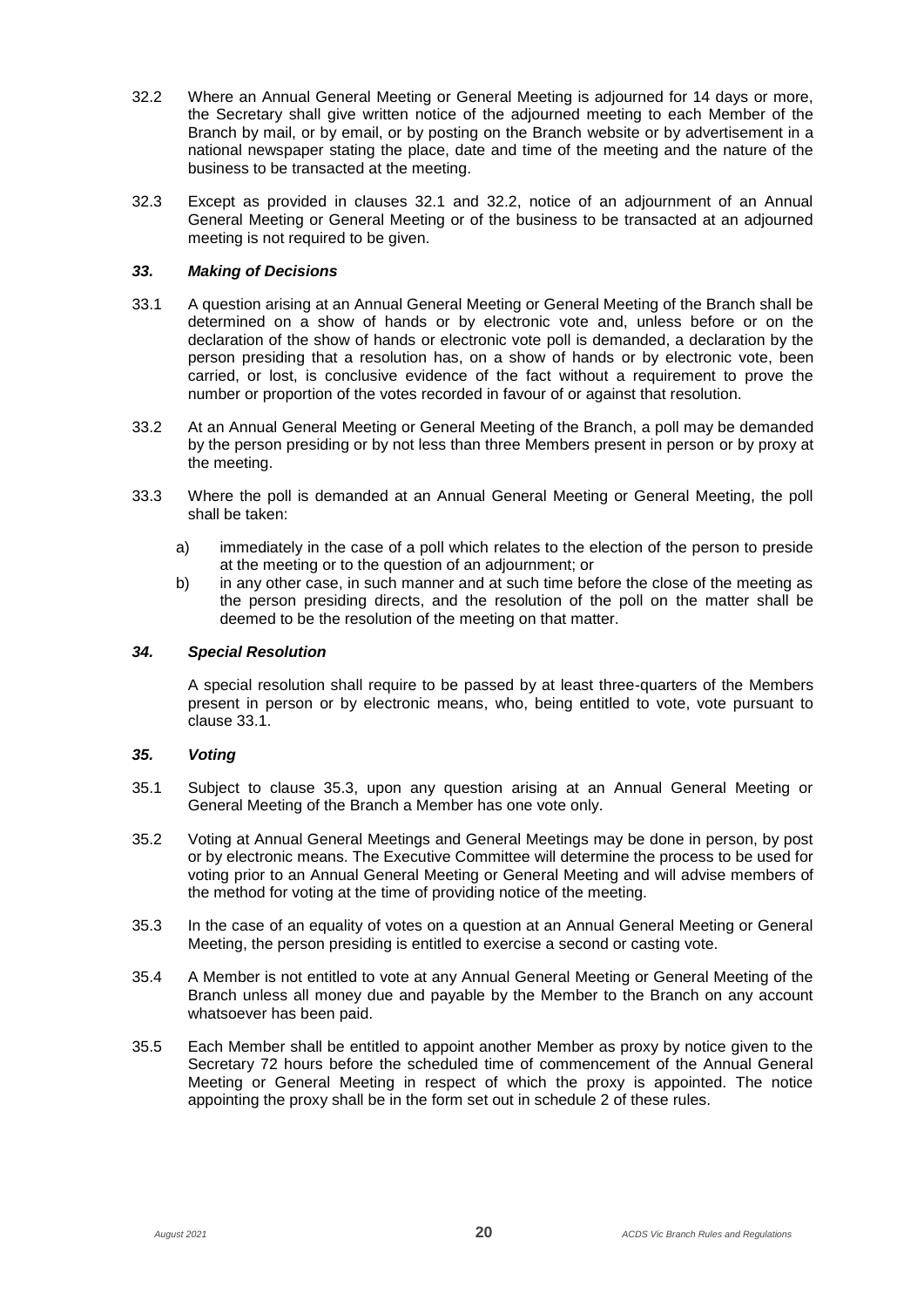# **PART VI - CLUBS**

#### *36. Clubs*

- 36.1 The Branch shall comprise the Clubs in the State of Victoria.
- 36.2 Each Club shall formulate its own rules for the conduct of its affairs provided that such rules:
	- a) shall provide for a Club committee comprising at least a chairman, vice-chairman, a secretary and a treasurer, elected at the Club annual general meeting at which all Members of the Club are entitled to attend and vote;
	- b) shall comply with the rules of the State of Victoria applicable to incorporated associations in force from time to time;
	- c) shall subject to compliance with the act of parliament in the State of Victoria, Australia, not conflict with, any of the Rules of the Branch or the ACDS and shall contain a provision that in the event of any inconsistency between the rules of the Club and the Rules of the ACDS, the latter shall prevail, and
	- d) shall provide as needed for such other matters as the Branch may require by law.
- 36.3 Notwithstanding clause 36.2, the rules of the Branch shall comply with the laws of the State of Victoria.

# **PART VII - MISCELLANEOUS**

# *37. Funds Source*

- 37.1 The funds of the Branch shall be derived from entrance fees and annual subscriptions of Members, donations and, subject to any resolution passed by the Branch in Annual General Meeting or General Meeting or by the Delegates and subject to section 3 (2) of the Act such other sources as the Branch determines.
- 37.2 All money received by the Branch shall be deposited as soon as practicable and without deduction to the credit of the Branch bank account.
- 37.3 The Branch shall, as soon as practicable after receiving any money, issue an appropriate receipt.

#### *38. Funds – Management*

- 38.1 Subject to any resolution passed by the Branch in Annual General Meeting or General Meeting the funds of the Branch shall be used in pursuance of the objectives of the Branch in such manner as the Delegates determine.
- 38.2 All cheques, drafts, bills of exchange, promissory notes and other negotiable Instruments shall be signed by any two Office Bearers.

#### *39. By-Laws*

- 39.1 The by-laws of the Branch at the date of adoption of these Rules shall be those set out in Schedule 1.
- 39.2 The power to make, amend and repeal by-laws is vested in the Delegates.
- 39.3 Any by-law of the Branch, whether contained in Schedule 1 or made by the Delegates after the adoption of these rules, may be amended or repealed at an Annual General Meeting of the Branch by a simple majority of those present and entitled to vote, pursuant to clause 35.2.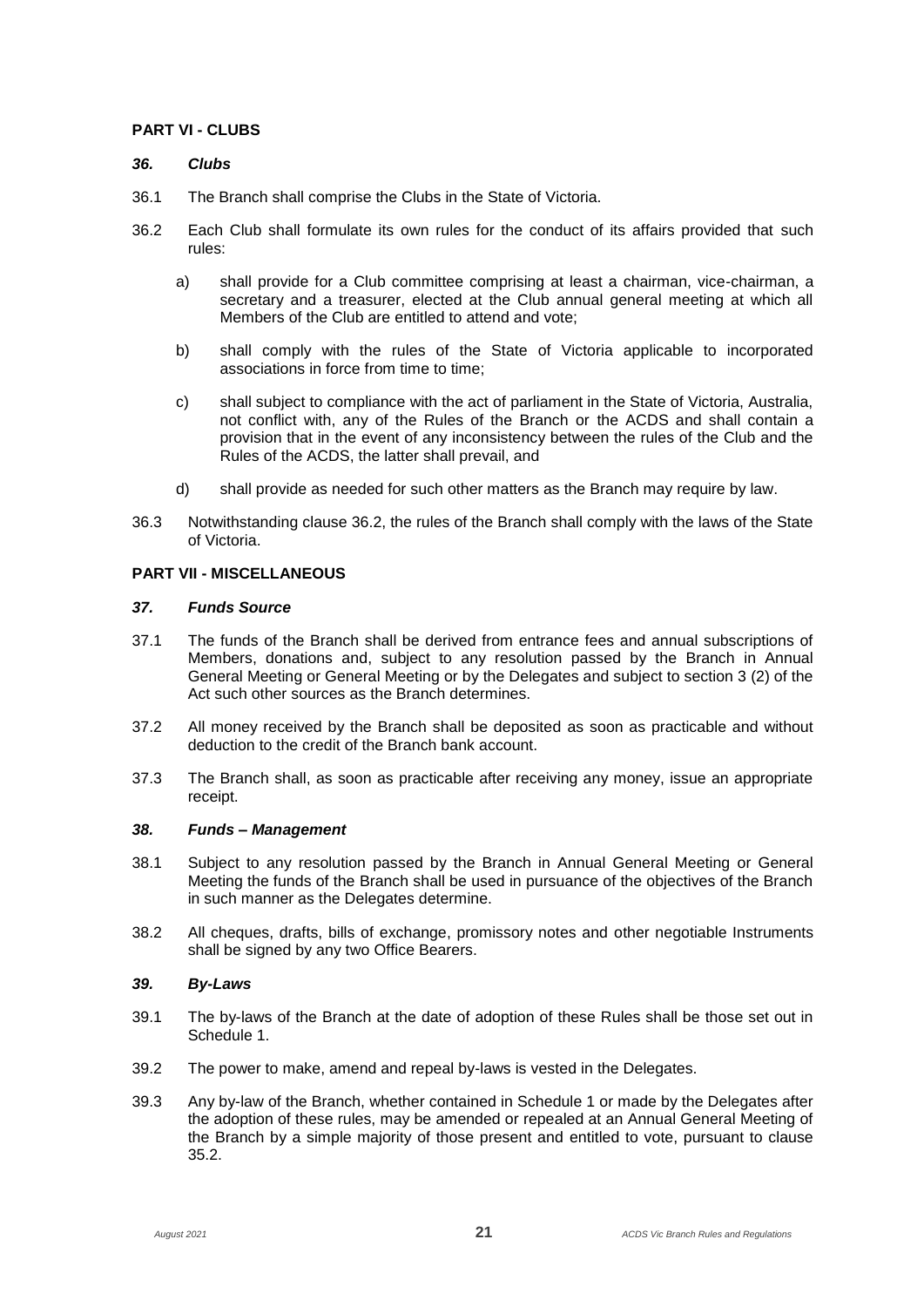# *40. Audit*

- 40.1 The Executive Committee shall be responsible for ensuring that the books and financial records of the Branch are audited as required by the Act prior to the Annual General Meeting each year and otherwise in compliance with the Act.
- 40.2 Subject to the Act, the auditor to be appointed by the Executive Committee shall be such duly qualified person as required by the Act from time to time provides.
- 40.3 The auditor's report shall be presented to the Annual General Meeting of the Branch.

# *41. Sub-Committees*

- 41.1 The CDE sub-committee shall organise and hold the State Combined Driving Championship on behalf of the Branch at least once per year within the State of Victoria in either March or April of the year. The Branch may delegate the running of the State Combined Driving Championship to a Club on the terms and conditions agreed by Delegates' in meeting. All Clubs are eligible to apply to organise and run the State Combined Driving Championship. Applications shall be forwarded to the Branch for approval at a Delegates' meeting no later than nine (9) months prior to the proposed running date of the Championship. If no Club applies to run a State Combined Driving Championship, the discipline sub-committee shall run the event.
- 41.2 The CDE sub-committee may co-opt ordinary Members to assist with the running of the event.
- 41.3 The Show Driving sub-committee shall organise and hold the State Show Driving Championship held on behalf of the Branch, at least once per year within the State of Victoria. The Branch may delegate the running of the State Show Driving Championship to a Club on the terms and conditions agreed by Delegates in meeting. All Clubs are eligible to apply to organise and run the State Show Driving Championship. Applications shall be forwarded to the Branch for approval at a Delegates' meeting no later than nine (9) months prior to the proposed running date of the Championship. If no Club applies to run a State Championship, the discipline subcommittee shall run the event.
- 41.4 The Show Drivers sub-committee may co-opt ordinary Members to assist with the running of the event.
- 41.5 The State Pleasure Driving sub-committee shall organise and hold the State Pleasure Drive each year within the State of Victoria. The Branch may delegate the running of the State Pleasure Drive to a Club on the terms and conditions agreed by Delegates in meeting. All Clubs are eligible to apply to organise and run the State Pleasure Drive. Applications shall be forwarded to the Branch for approval at a Delegates' meeting no later than nine (9) months prior to the proposed running date of the State Pleasure Drive. If no Club applies to run a State Pleasure Drive, the discipline sub-committee shall run the event.
- 41.6 The State Pleasure Driving sub-committee may co-opt ordinary Members to assist in the running of the event.
- 41.7 The State Driven Dressage sub-committee shall organise and hold one State Driven Dressage Championship each year within the State of Victoria. The Branch may delegate the running of the State Driven Dressage Championship to a Club on the terms and conditions agreed by Delegates in meeting. All Clubs are eligible to apply to organise and run the State Driven Dressage Championship. Applications shall be forwarded to the Branch for approval at a Delegates' meeting no later than nine (9) months prior to the proposed running date of the Championship. If no Club applies to run a State Championship, the discipline sub-committee shall run the event.
- 41.8 The State Driven Dressage sub-committee may co-opt ordinary Members to assist in the running of the event.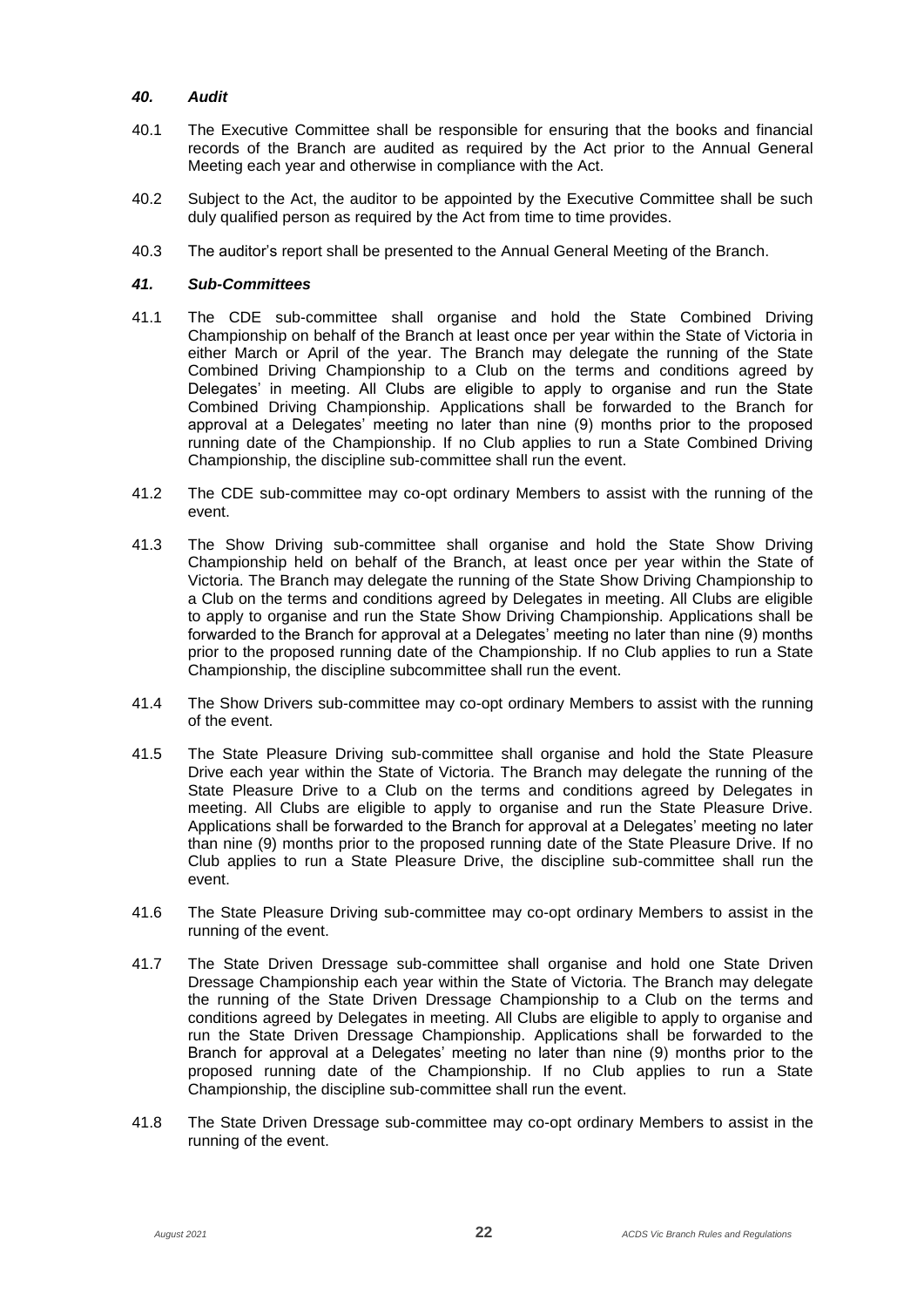- 41.9 The State Indoor Driving sub-committee shall organise and hold one State Indoor Driving Championship each year within the State of Victoria. The Branch may delegate the running of the State Indoor Driving Championship to a Club on the terms and conditions agreed by Delegates in meeting. All Clubs are eligible to apply to organise and run the State Indoor Driving Championship. Applications shall be forwarded to the Branch for approval at a Delegates' meeting no later than nine (9) months prior to the proposed running date of the Championship. If no Club applies to run a State Championship, the discipline subcommittee shall run the event.
- 41.10 The State Indoor Driving sub-committee may co-opt ordinary Members to assist in the running of the event.
- 41.11 Discipline sub-committees or Clubs organising State Championships or the State Pleasure Drive may apply to the Branch for funding to enable the sub-committee or Club to organise and run an event.
- 41.12 The amount of funding that the Branch may grant for anyone event shall be at the discretion of the Branch.

# *42. Alteration of Objectives and Rules*

Neither the objectives of the Branch nor these Rules shall be altered except pursuant to a special resolution and otherwise in accordance with the Act.

# *43. Common Seal*

- 43.1 The common seal of the Branch shall be kept in the custody of the Secretary.
- 43.2 The common seal shall not be affixed to any instrument except by the authority of the Delegates and the affixing of the common seal shall be attested by the signatures of two Office Bearers.

#### *44. Indemnity*

- 44.1 Every member of the Executive Committee, every Delegate of the Branch, every Member of the Branch and every employee and agent of the Branch shall be indemnified by the Branch against, and it shall be the duty of the Delegates out of the funds of the Branch to pay, all damages, costs, losses and expenses which any such person may incur or in respect of which they may become liable by reason of any contract entered into or any act or thing done (whether negligently or otherwise) by them as such Member, employee or agent or in any way in the performance of their duties including travelling expenses, unless such damages, costs, losses and expenses shall have been incurred by such person without the authority of the Branch or through their own dishonesty, wilful act, or default.
- 44.2 No member of the Executive Committee, Delegate of the Branch, Member of the Branch or other employee or agent of the Branch shall be liable for the acts, receipts, neglects or defaults of themselves or any other person or for loss, damage or expense howsoever arising as the result of any act, omission or default of any person, (including himself) or for any loss occasioned by any error of judgment or oversight or neglect on their part or for any other loss or damage whatsoever which shall happen in the performance of their duties or in relation thereto unless the same shall happen in the performance of their duties through his own dishonesty, wilful act or default.

#### *45. Custody of Books*

Subject to the Act, the Regulations and these Rules, the Secretary or Treasurer shall keep in his or her custody or under his or her control all records, books, and other documents relating to the Branch.

#### *46. Inspection of Books*

46.1 The records, books and other documents of the Branch shall be available for inspection at such place as the Executive Committee may from time to time reasonably determine, free of charge, by a Member at any reasonable hour.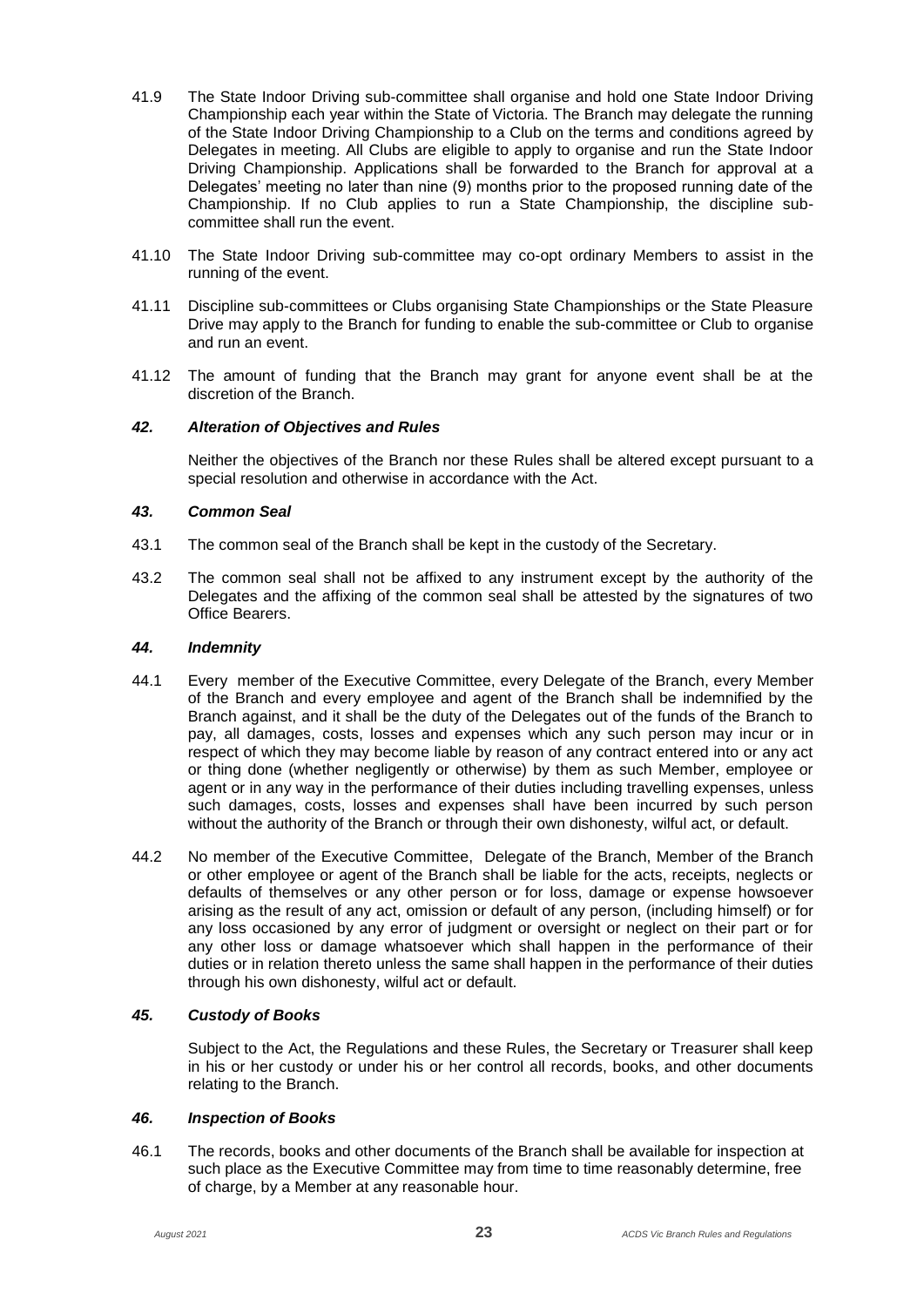- 46.2 A Member wishing to inspect the records, books and other documents of the Branch shall give one (1) weeks written notice to the Secretary of the purpose of the inspection for the purpose of making a determination under clause 46.3 and 46.4.
- 46.3 A Member must not use information about another Member obtained from the Register of Members to contact or send materials to the other Member.
- 46.4 A Member must not disclose information about another Member obtained from the Register of Members knowing that the information is likely to be used to contact or send materials to the other Member.

# *47. Service of Notices*

- 47.1 For the purposes of these Rules, a notice may be served on or on behalf of the Branch upon any Member either personally or by sending it by post to the Member at the Members address shown in the Register of Members.
- 47.2 Where a document is sent to a person by properly addressing, prepaying and posting to the person a letter containing the document, the document shall be deemed for the purposes of these Rules to have been served on the person seven days after posting.

# *48. Surplus Property*

- 48.1 At the first general meeting of the Branch held after the adoption of these rules, the Branch shall pass a special resolution nominating –
	- a) another association, for the purpose of paragraph 92 (1)(a) of the Act; or
	- b) a fund, authority or institution for the purpose of paragraph 92(1)(b) of the Act, in which it is to vest its surplus property in the event of the dissolution or winding up of the Branch.
- 48.2 An association nominated under rule 48.1(a) must fulfil the requirements specified in subsection 92(2) of the Act.

# **SCHEDULE I - BY-LAWS**

#### *1. Clubs*

- 1.1 Members are required to pay to their Club all amounts payable pursuant to these Rules, the Rules of the ACDS and the Rules of the Club (including the amount referred to in rule 4(3)) no later than 31 August in each year.
- 1.2 A Club must issue a receipt for all membership subscriptions (for the Club, the Branch and the ACDS) for verification purposes.
- 1.3 The Club must remit the amount payable pursuant to clause 1.1 to the Branch Treasurer within seven (7) days of receipt, together with a full list of Members who have paid the Club.
- 1.4 The Branch Treasurer must remit to the ACDS within seven (7) days of receipt by the Branch, the amount payable in respect of each Member pursuant to clause 1 and such remittance must be accompanied by a list of all Members of all Clubs to which payment is being made.
- 1.5 If the Branch becomes aware that a Club has insufficient Members and social members to comply with the legal requirements for the ongoing existence as an incorporated association in Victoria, the Branch may by notice in writing to the Club and Members of the Club;
	- a) advise the Club and members of the Club that based on the information available to the Branch that it appears that the Club has insufficient Members and social members to comply with the legal requirements for the ongoing existence as an incorporated association;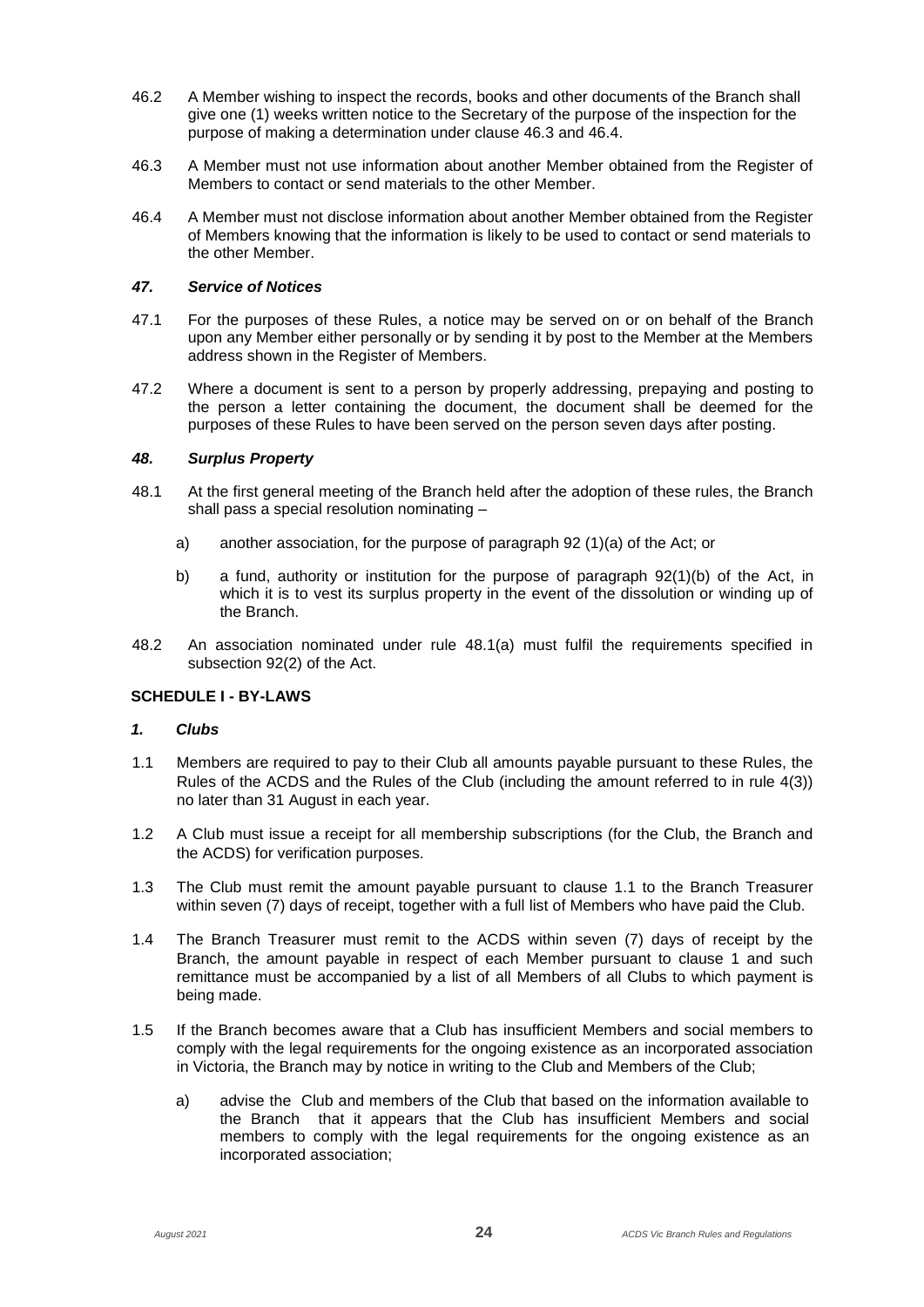- b) request the Club to confirm to the Branch that it has sufficient Members and social members to comply with the legal requirements for the ongoing existence as an incorporated association;
- c) if the Club cannot confirm to the Branch that it has sufficient Members and social members to comply with the legal requirements for the ongoing existence as an incorporated association, give the Club and Members 30 days to obtain additional persons to ensure the Club has sufficient Members to comply with the legal requirements for the ongoing existence as an incorporated association; or
- d) request written advice from the Club and members to transfer memberships to another Club.
- e) If the Branch does not receive the notification set out in either clauses 1.5(b), 1.5(c) or 1.5(d), the Branch has the authority to transfer the members of the Club to the nearest Club that complies with the legal requirements for the ongoing existence as an incorporated association.

# *2. Judges and Officials*

The Branch shall recommend to the Council of the ACDS the appointment of persons for inclusion on the following national panels:

- a) show judges (light or heavy);
- b) dressage judges (novice or open) and dressage judge assessors;
- c) technical delegates;
- d) course designers;
- e) cones judges;
- f) TPR stewards.

### *3. Medical Information Bands*

Every person on a carriage at any ACDS activity in the State of Victoria whether it be a Branch or a Club activity shall wear a fully completed medical information band on either the persons arm or leg which shall be visible at all times.